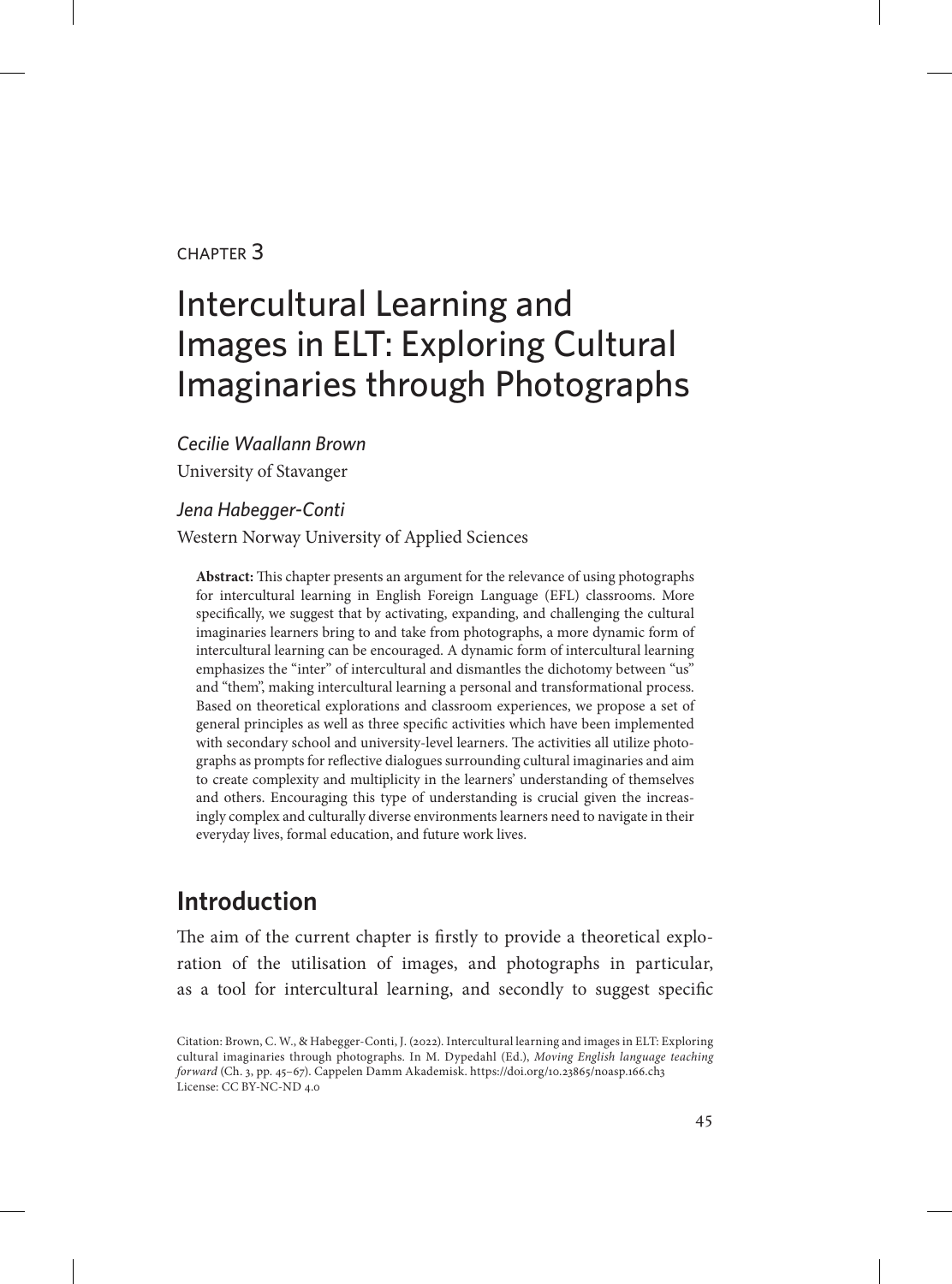photograph-based classroom activities that aim to facilitate learners' reflections on and understanding of their own position when navigating between different cultural perspectives. In the last two decades, intercultural education has increasingly been recognized as an explicit aim of English Foreign Language (EFL) teaching in many countries, including Norway (e.g., Faas et al., 2014; Grant & Portera, 2011). In parallel with this, theoretical and empirical investigations into *what* intercultural learning is and *how* it might best be promoted within EFL classrooms have proliferated. This chapter adds to these theoretical discussions by proposing that the field should incorporate more intercultural practices which emphasize the "inter" of intercultural and the fluidity of culture and identity; namely, practices that dismantle the "over here / over there" cultural divide. We feel that the need for this new focus is particularly acute as teachers and learners around the world negotiate new multicultural realities in their classrooms. We propose that one way of remedying some of the polarizing practices that weaken intercultural learning is by activating, expanding, and challenging the learners' cultural imaginaries through the use of photographs. As will be argued, the reading of cultural differences in photographs can be considered an intercultural encounter in its own right. Images play a central role in young people's lives today and have been shown to serve as a powerful basis for critical discussions surrounding interculturality in the language classroom (Brown, 2022; Hoff & Habegger-Conti, Forthcoming; Habegger-Conti, 2021; Heggernes, 2019). In the following, we will first discuss some challenges we have identified in intercultural education and outline the main principles behind approaching intercultural learning, which we define as "the process of developing the ability to navigate between different cultural perspectives" (Brown & Savić, in review). Following this, we will discuss the relationship between intercultural learning and the process of reading images through as an investigation of the social and cultural imaginaries that affect our readings. Finally, based on our theoretical explorations and classroom experiences, we will propose some general principles for working dialogically and reflectively with photographs in the EFL classroom as well as three activities for classroom use that aim to promote a more dynamic form of intercultural learning.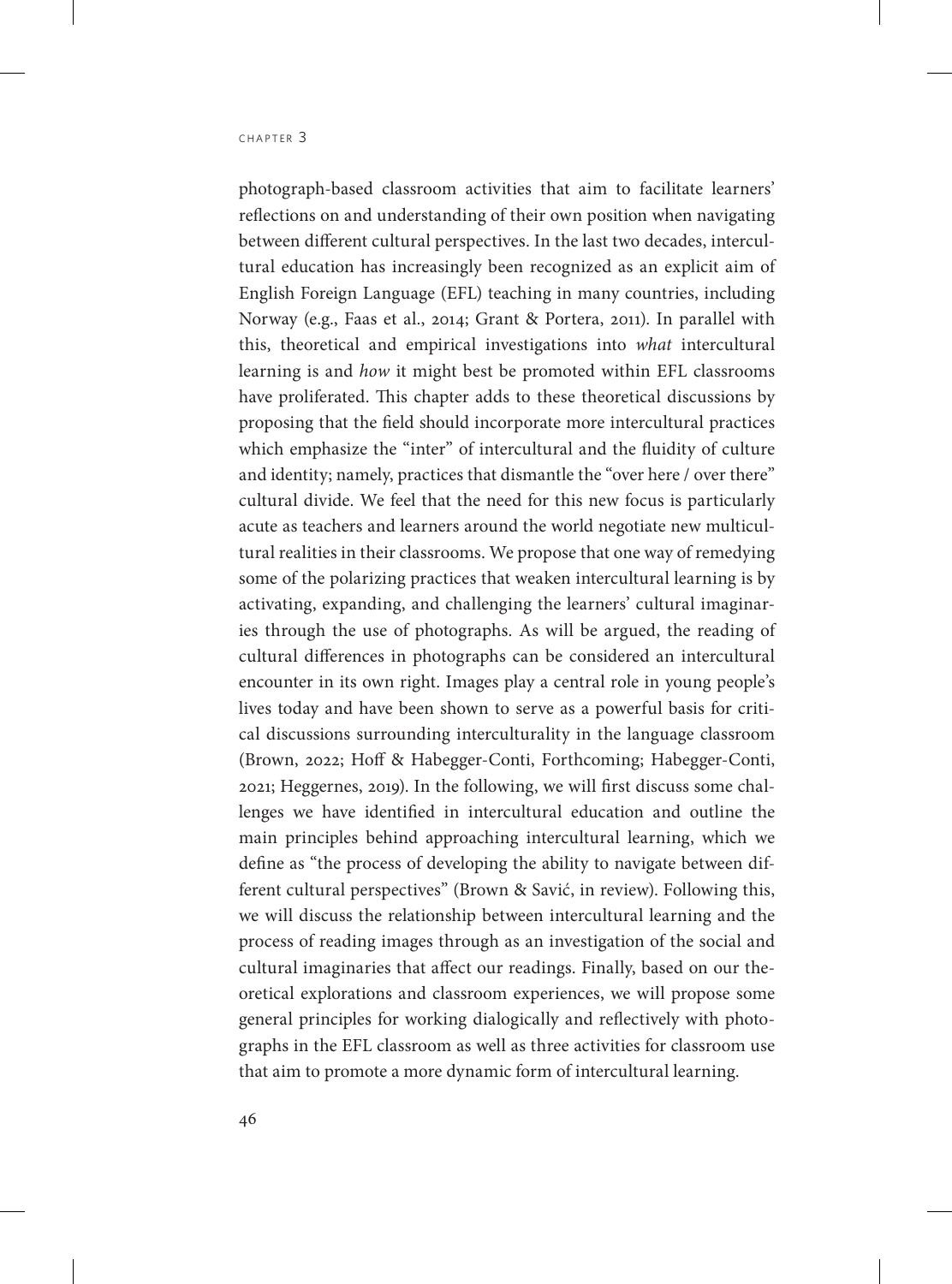# **Intercultural learning and EFL teaching in Norway**

Intercultural education "emphasizes a particular intercultural perspective" and is a "way of understanding teaching and education […] which takes into account and tries to face with *all manner of diversity* which may be present in the classroom" (Portera, 2011, p. 21). As both a perspective on and a way of understanding education, intercultural education encompasses a declaration of *what* should be taught and how. Further, it is delineated through policy documents and curricula as well as research on education. In this chapter we refer to intercultural learning as a more specific component of intercultural education: namely, what occurs in the classroom in the processes of learning and interaction between teachers and pupils.

In practice, the premises of intercultural education tend to portray concepts like culture, nation and identity as stable and unified while also upholding an "our-culture/their-culture" binary (Dervin, 2015; Holliday, 2011). For example, even the reflective practice of decentring, which has been defined as "a willingness to suspend one's own values, beliefs and behaviours […] and an ability to see how they might look from an outsider's perspective" (Byram et al., 2009, p. 23) is premised on an "outside/inside", "centre/periphery" system. Firstly, it implies that the learner must somehow step out of his/her own perspective to understand "the other", which suggests that there is no "I" in the other; thus, there are no similarities or overlapping ground from which a common understanding can be built. Secondly, the idea of seeing something from someone else's perspective implies a degree of knowing that reduces the other to one's own epistemological system (Habegger-Conti, 2019). It may thus fall into essentialism and stereotyping, failing to consider that all cultures are comprised of individuals and that every culture "reflects and is constitutive of a multiplicity of voices reflecting a whole array of conflicting and competing discourses" (Crawford & McLaren, 2003, p. 131). We therefore suggest that intercultural learning should aim to create complexity and resist the urge to provide clear answers by bringing forth a multiplicity of perspectives and reflecting on their intersections and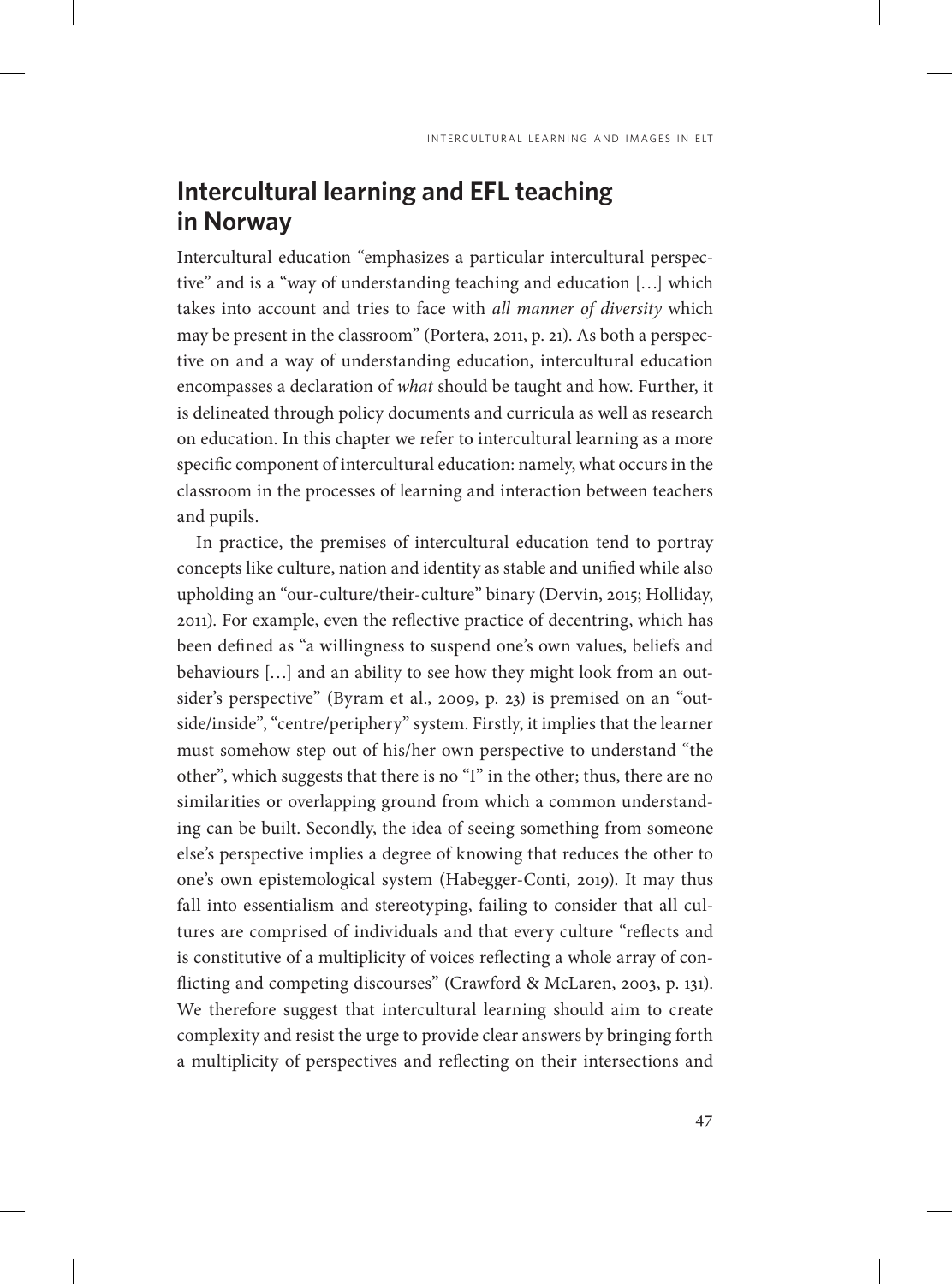contradictions. Similarly, through accepting the dynamic nature of identities and cultures, intercultural learning should also aim to be transformative, to "spur change in [the learners'] worldviews" (Kearney, 2016, p. 2), as opposed to treating "us" and "them" as static entities incapable of change.

In fact, several scholars have suggested that cultures should not be regarded as entities at all. Dervin (2015), for example, argues that one does not meet another culture "but people who (are made to) represent it – or rather represent imaginaries and representations of it" (p. 9). Kramsch (1998) has similarly argued that culture is "a discourse community that shares a common social space and history and common imaginings" (p. 19). Social imaginaries can be understood as "the way ordinary people 'imagine' their social surroundings" and as "a common understanding that makes possible common practices and a widely shared sense of legitimacy" (Taylor, 2004, p. 23). Gaonkar (2002) writes that imaginaries "exist by virtue of representation or implicit understandings, even when they acquire immense institutional force; and they are the means by which individuals understand their identities and their place in the world" (p. 4).

Cultural imaginaries help to form, but also keep in place, a society's main institutions, while simultaneously reinforcing "culture" as a single, stable entity. These imaginaries also help us to define others in such as way so as to highlight their differences from us. For example, we may consider indigenous cultures as "more traditional", and ourselves as "more modern" and reproduce these imaginaries when presenting certain aspects of Native Americans to our learners by only showing photographs of Native Americans wearing their traditional dress and not ever in business attire. Cultural imaginaries may also create labels about people that give legitimacy to a certain way of viewing the world. Words like "immigrant", "expat", or "economic migrant" are applied to different groups of people and reflect imaginaries about social class, economic status, and country of origin.

An awareness of culture as a common imagining has yet to constitute a starting point for intercultural inquiries in the English classroom. On the contrary, learners are asked to comprehend culture as a stable entity (even when allowing for diversity within a culture), to study culture as a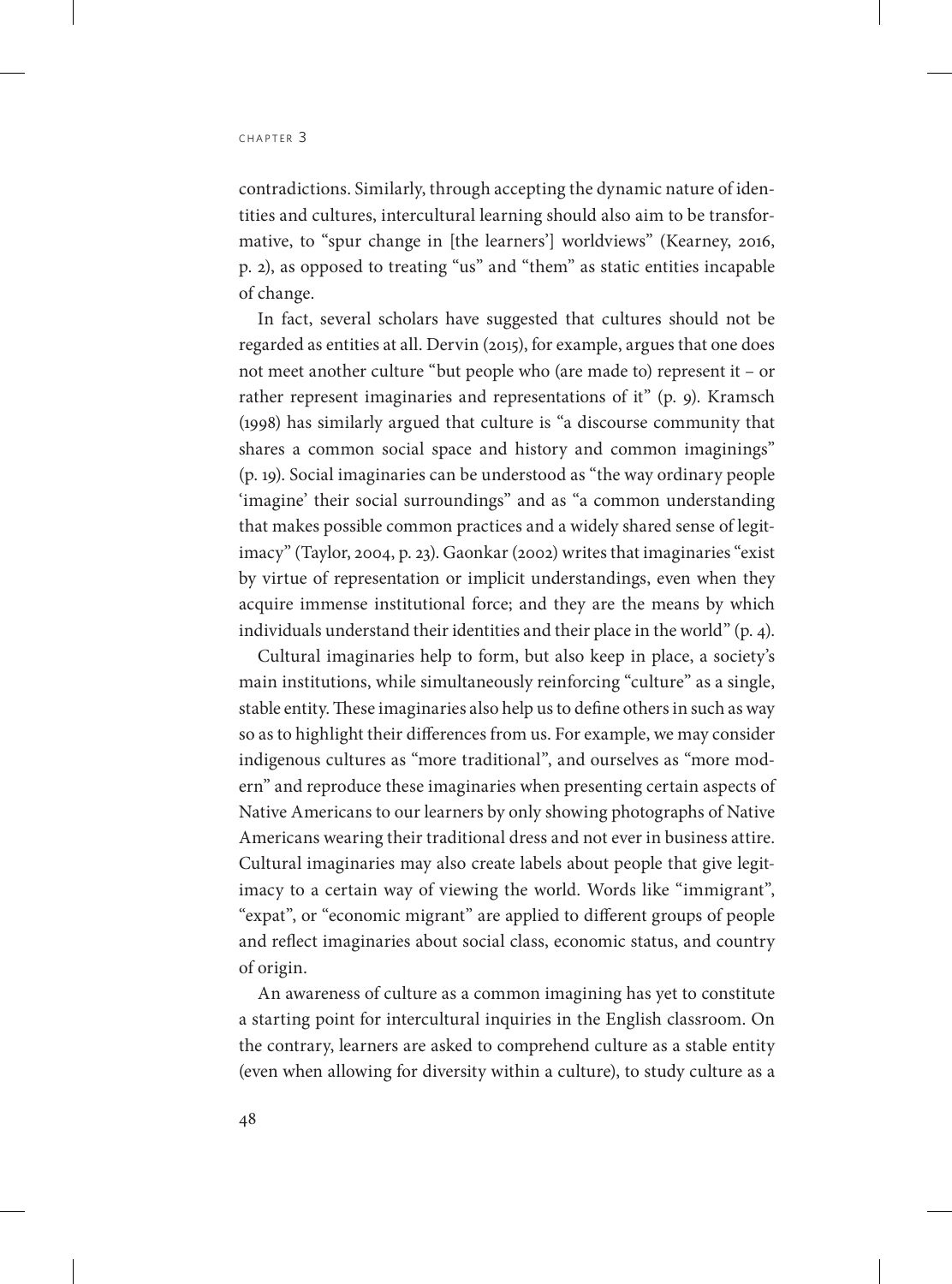set of facts that can be learned, and to view other cultures as fundamentally different from their own. We therefore propose a radically different understanding of culture in intercultural education and a shift in practice from learning *about* other cultures to learning about the way that we *imagine* cultures to be (including our own) and why.

From this perspective, intercultural learning can be seen as deeply personal and as being equally concerned with gaining increased awareness of oneself in relationship to others as it is about gaining awareness of others. However, while there has been a relatively consistent focus in the literature on intercultural education on knowledge, skills, and attitudes, self-awareness is often overlooked or not separated from the knowledgecomponent (cf. Khanukaeva, 2020). In line with this, self-awareness is often treated as a *means* towards understanding the other, rather than as an aim in itself. As argued by Kramsch:

Breaking down stereotypes is not just realising that people are not the way one thought they were, or that deep down 'we are all the same'. It is understanding that we are irreducibly unique and different, and that I could have been you, you could have been me, given different circumstances – in other words, that the stranger, as Kristeva says, is in us. (1995, p. 85)

It is only by working within the realm of the personal that these understandings can be created, expanded, and further nuanced, and as such it is here that the "inter", the betweenness, can be addressed. The aim of intercultural learning should therefore not just be to examine different perspectives but to create opportunities for expanding, challenging, and/ or reconsidering one's own. As a result, learners should also be guided to challenge and/or reconsider the uniqueness and differences that reside within their home country.

Another challenge of intercultural education is that the concept of intercultural competence itself is often treated as a stable and unified concept as opposed to an ongoing and never-ending process (Dervin, 2015; Lund, 2008) which can manifest itself differently in different contexts. By seeing intercultural learning as deeply personal and transformational, there is a need to recognize that "discomfort, anger, and annoyance are part of the process" (Dervin, 2015, p. 96), and thus challenge the idealistic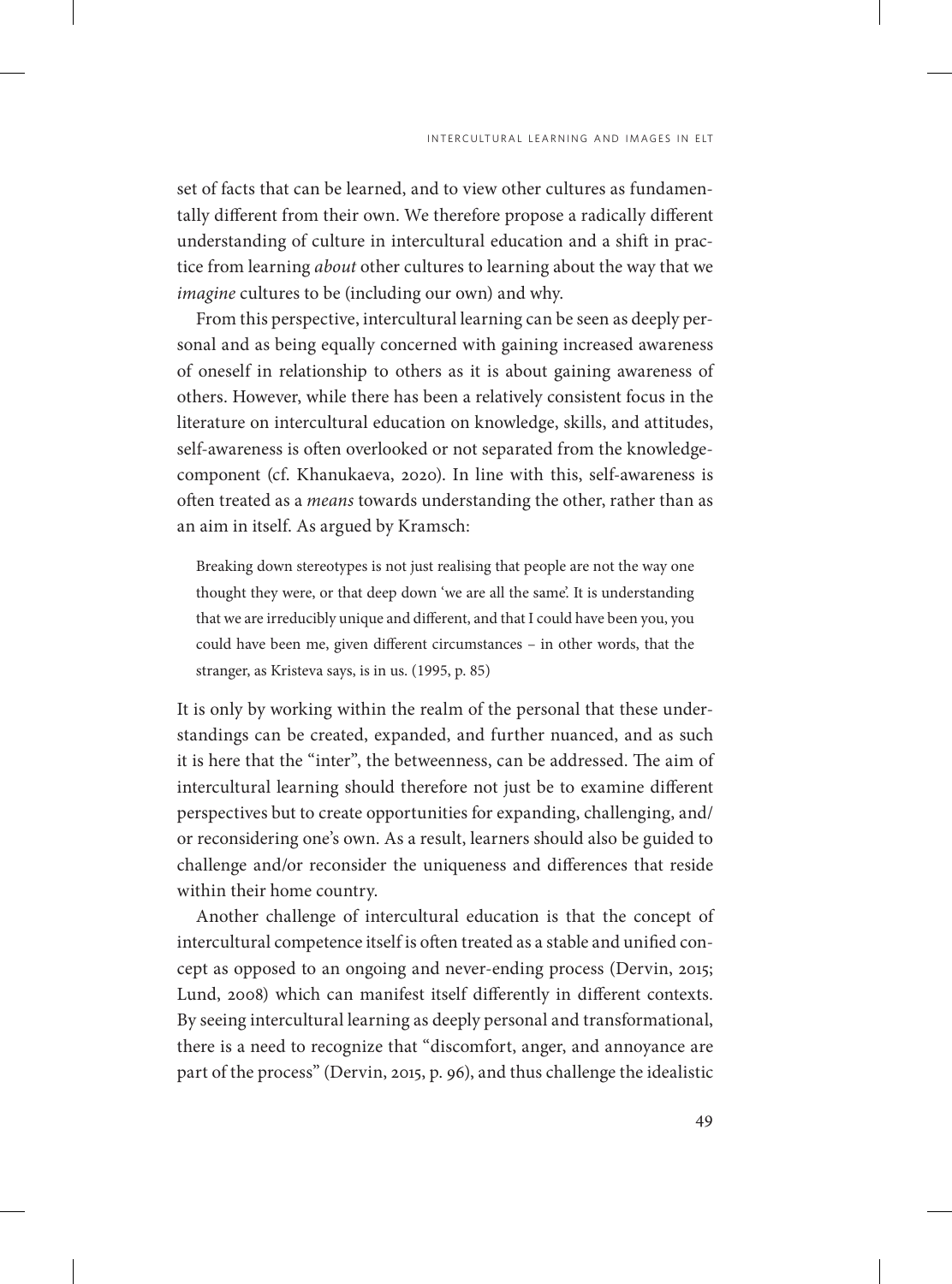notion that intercultural competence can lead to complete harmony and acceptance of differing viewpoints.

Similarly limiting perspectives can be seen in how intercultural learning is defined and operationalised in the curriculum for English in Norway. While the curriculum recognizes the diversity within nation borders, for example when it is stated that the subjects shall provide the foundation for "communicating with others, both locally and globally" (Norwegian Directorate for Education and Training, 2019, p. 1), there seems to still be an equation between culture and language, seen for example in the use of the phrase "encounters with […] English-language cultures" (p. 7). This reductive concept of culture can be problematic as it can "rid 'the other' of his/her plurality" (Dervin, 2015, p. 13) and has implications for intercultural learning, where students should develop an understanding of the "different ways of living, ways of thinking and communication patterns" (Norwegian Directorate for Education and Training, 2019, p. 1) of an implicit "other". The curriculum further states that the English subject should "open for new perspectives on the world and ourselves" and "develop the pupils' understanding that their views of the world are culture-dependent" (Norwegian Directorate for Education and Training, 2019, p. 2), but it provides little guidance for how teachers can achieve this goal. Moreover, these ideals are not reflected in the specific competence aims for learners, which ask learners to compare the difference of the rest of the world (other, periphery) to Norway (normal, centre). For example, after Year 4 learners are expected to "talk about some aspects of different ways of living, traditions and customs in the English-speaking world and in Norway". Without specific guidance for how teachers should lead learners to this goal, and by maintaining a "rest of the world" and "Norway" divide, such aims undermine the overarching goals of intercultural education defined by the curriculum. In Year 10, the final year of obligatory education in Norway, the specific competence aims lead learners towards a unidirectional acquisition of knowledge, asking them to "explore and describe ways of living, ways of thinking, communication patterns and diversity in the English-speaking world" (Norwegian Directorate for Education and Training, 2019, p. 9). As such, while working with this type of competence aim in the EFL classroom "*may* entail a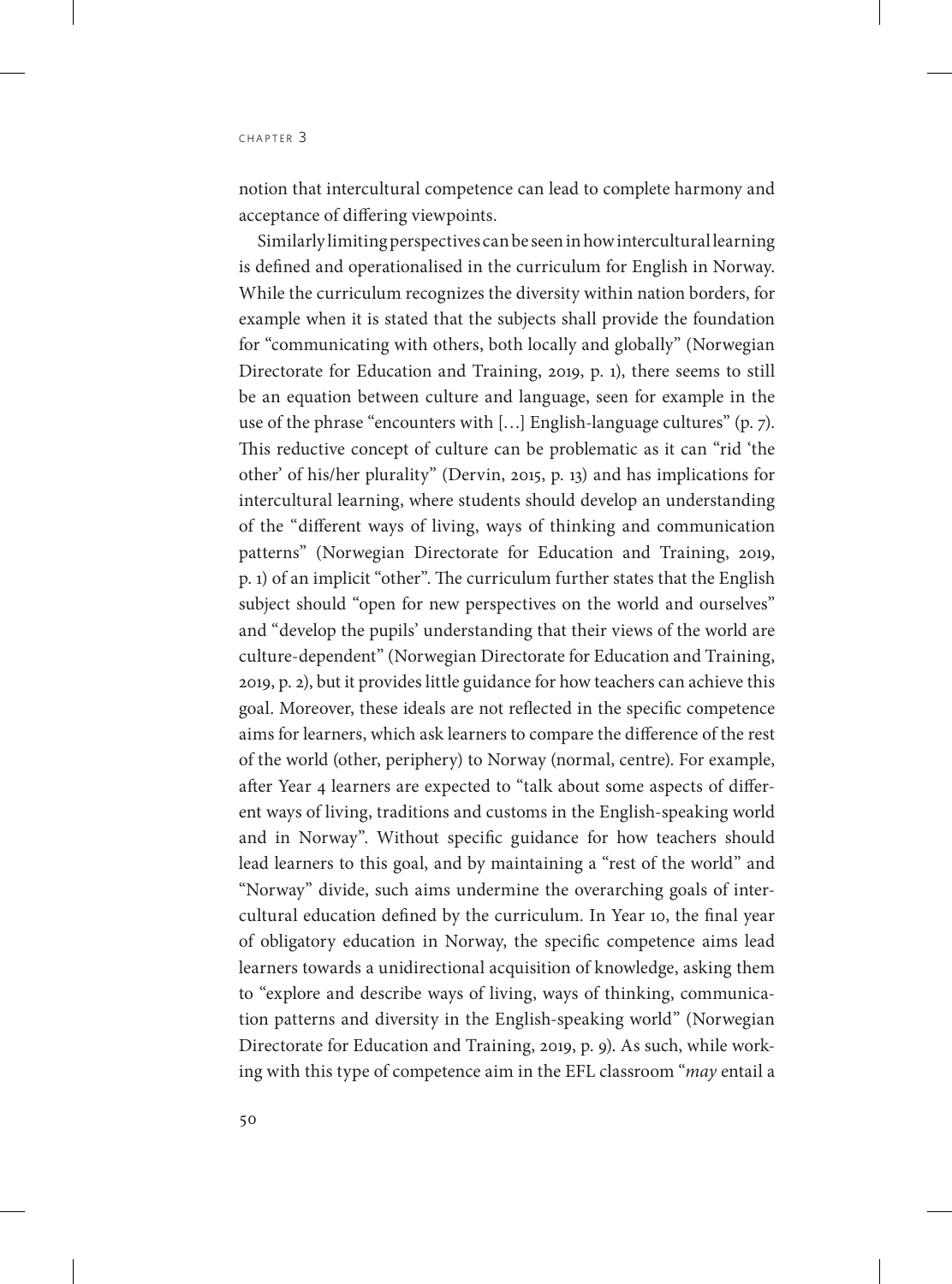critical investigation and comparison of different worldviews (including the learners' own)" (Hoff, 2018, p. 78), this is not explicitly stated, even though the verb "to explore" is defined by the curriculum as "in some cases" including "to investigate different aspects of an issue through open and critical discussion" (Ministry of Education and Research, 2018, p. 16).

Based on the challenges described above, we propose that intercultural learning is better understood as developing the ability to navigate between a multiplicity of cultural perspectives. An important part of this is that intercultural education should include practices which help learners understand the situatedness of their own perspectives and imaginaries, and practices which do not aim to search for any one "truth" or "answer" but rather a multiplicity and complexity of truths and answers. Perhaps most importantly, intercultural learning needs practices that allow for discomfort and tension in the classroom as both learners and teachers explore opposing feelings and beliefs. In the following, we will discuss the ways in which images, and photographs in particular, can provide a powerful starting point for engaging in these types of practices in the EFL classroom.

# **Using images for intercultural learning in the EFL classroom**

The process of making meaning from images, as with any other text, is deeply connected to cultural practices. Images communicate through already-formed pictures in our head about what a thing is. For visual recognition to occur – for learners to understand what it is they are seeing – they must be able to confirm and organize visual codes according to what is already known (the word "recognize" literally means to "know again"). For example, which cultures we consider as "modern" is grounded in our imaginaries of what "modern" *looks like* to us (Habegger-Conti, 2018, p. 49). Lippmann (1922/2017), one of the first scholars to study stereotypes as "pictures in our heads", writes:

For the most part we do not first see, and then define, we define first and then see. In the great blooming, buzzing confusion of the outer world we pick out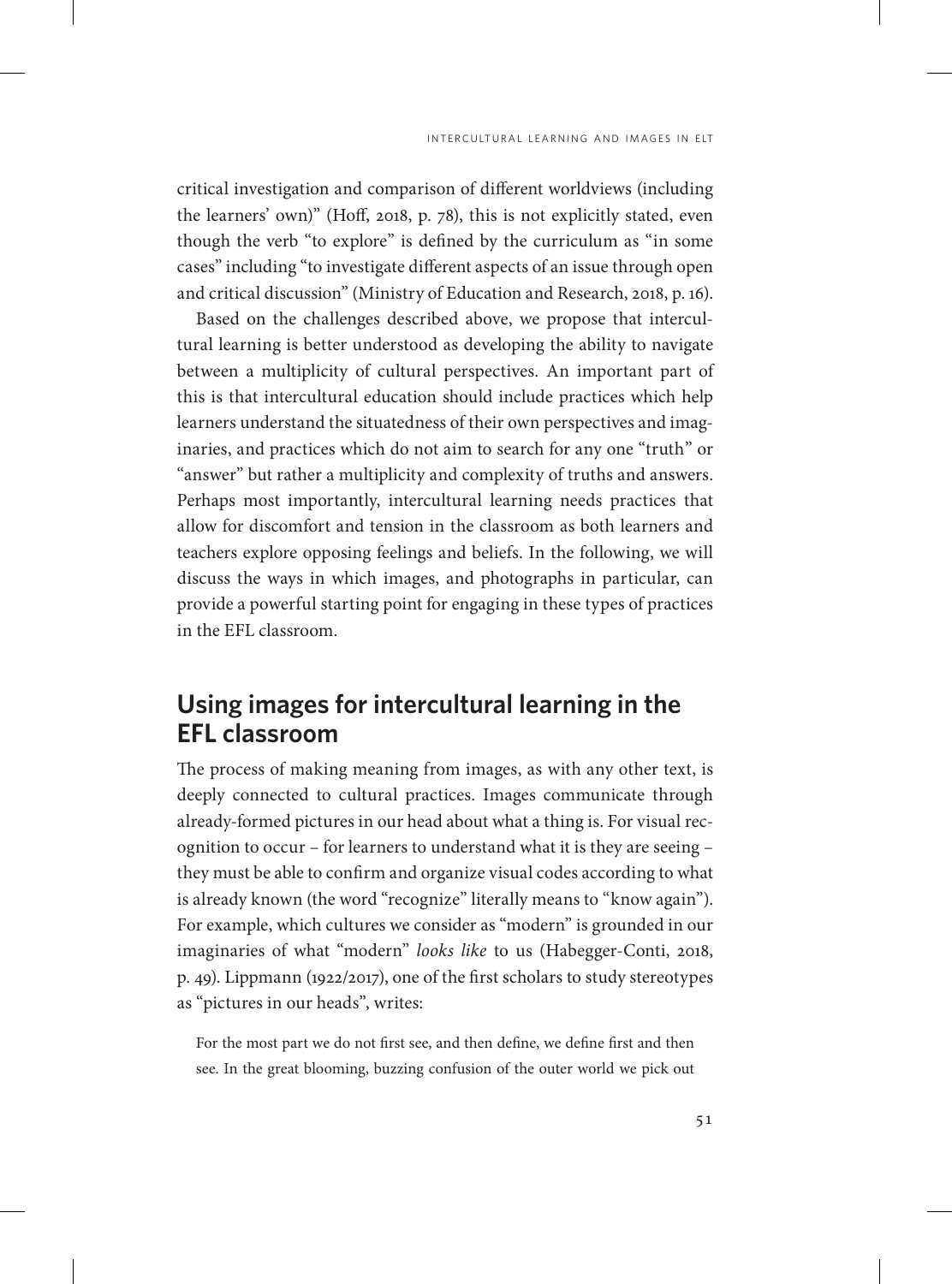what our culture has already defined for us, and we tend to perceive that which we have picked out in the form stereotyped for us by our culture. (p. 81)

Images may also activate our cultural imaginaries more quickly and easily than written text as our markers of cultural difference are mainly visual: hair and skin colour, style of clothing, etc. Because of the way and speed with which visual recognition occurs, we argue that images offer a unique possibility for investigating not only the imaginaries that are enacted in the representation of a culture but also those which arise in our culturally situated readings of these images (Habegger-Conti, 2018, p. 49).

Central to this argument is the fact that the reading of images can be considered an intercultural encounter in its own right. As stated above, the markers of difference that activate our imaginaries will often be visual, whether they are activated in face-to-face encounters or mediated through images. Consequently, a textbook image of someone who is marked as different will allow learners to form some impressions about the peoples and cultures that are represented, while the meaning taken from the image will also be guided by learners' previous imaginaries, beliefs, and assumptions. In this sense, the reading of an image created in a cultural context different from one's own can be seen as "a form of intercultural communication in itself" (Hoff, 2016, p. 52), a communication between the learners' previous imaginaries/meanings and the imaginaries/meanings at play in the image. While a learner may never travel to Ghana or India, and while a learner might not encounter people from these parts of the world in their everyday lives, they will still have ample access to encounters mediated through visual media. Moreover, as opposed to real-life intercultural encounters, the reading of images allows the reader the possibility to slow down the processes that happen during meaning-making and reflect on them. As Sturken and Cartwright (2009) argue, "To interpret images is to examine the assumptions that we and others bring to them at different times and in different places" (p. 46). By engaging in interpretation and reflection, the personal and cultural imaginaries can be brought out into the open and a more multifaceted understanding can be created, indicative of intercultural learning.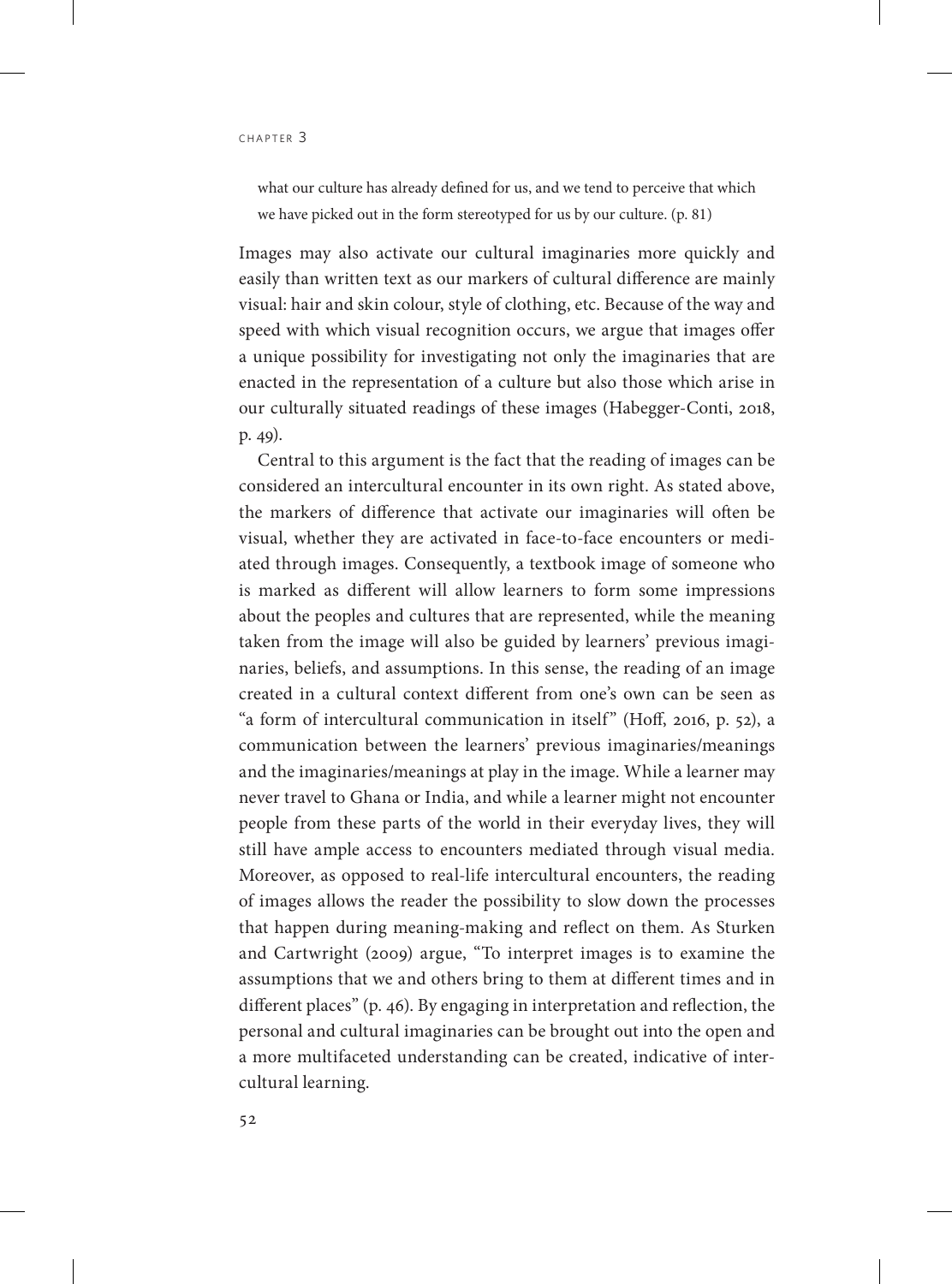In this context, photographs must be seen as particularly powerful potential intercultural encounters. Photographs often go unanalysed and unchallenged because of the common belief that a photograph depicts reality accurately (Sherwin, 2008). The "truth claim" that we give to photographs means that we more readily accept photographic representations as factual rather than as constructed. We may ignore the role of the photographer or editor in creating a photo, or a particular context for the photo (a textbook including images of people with darker skin tones in a unit on "immigrants" may unwittingly define people with brown skin as outsiders of the majority culture). And while the (mis)recognition of an image of a person with brown skin as an "immigrant" may function at the level of the imagined, this categorization is also enacted outward to the real world as we determine who belongs and does not belong to "our culture". This is particularly problematic in FL education where photographs are made to represent a culture, or subculture, rather than an individual, and photographs included in EFL textbooks have been found to portray a "fragmentary, one-sided and superficial" presentation of cultural groups (Lund, 2006, p. 281). Moreover, an image is by default a static representation, drawn or shot from a single perspective, unlike a literary text which may be heteroglossic and provide opportunities for exploring stories from several angles. Photographs in the FL classroom may thus lead to the reinforcement of stereotypes and single stories about a particular nation or culture or individual. As Nigerian author Adichie (2009) explains, to "show a people as one thing, and only one thing, over and over again" represents not only a form of stereotyping but an abuse of power: "Power is the ability not just to tell the story of another person, but to make it the definitive story of that person".

Nevertheless, the very roadblocks to the aims of intercultural education that photographs and our practices of visual recognition constitute may also be used to create complexity and resist the urge to provide clear answers. By investigating our cultural imaginaries through photographs, we can help learners to develop "thick descriptions" of people or cultures (as opposed to thin, superficial knowledge; Holliday, 2011, pp. 28–29), and thus encourage the creation of a richer story, based on multiple perspectives, along with a better understanding of the complexities of discourse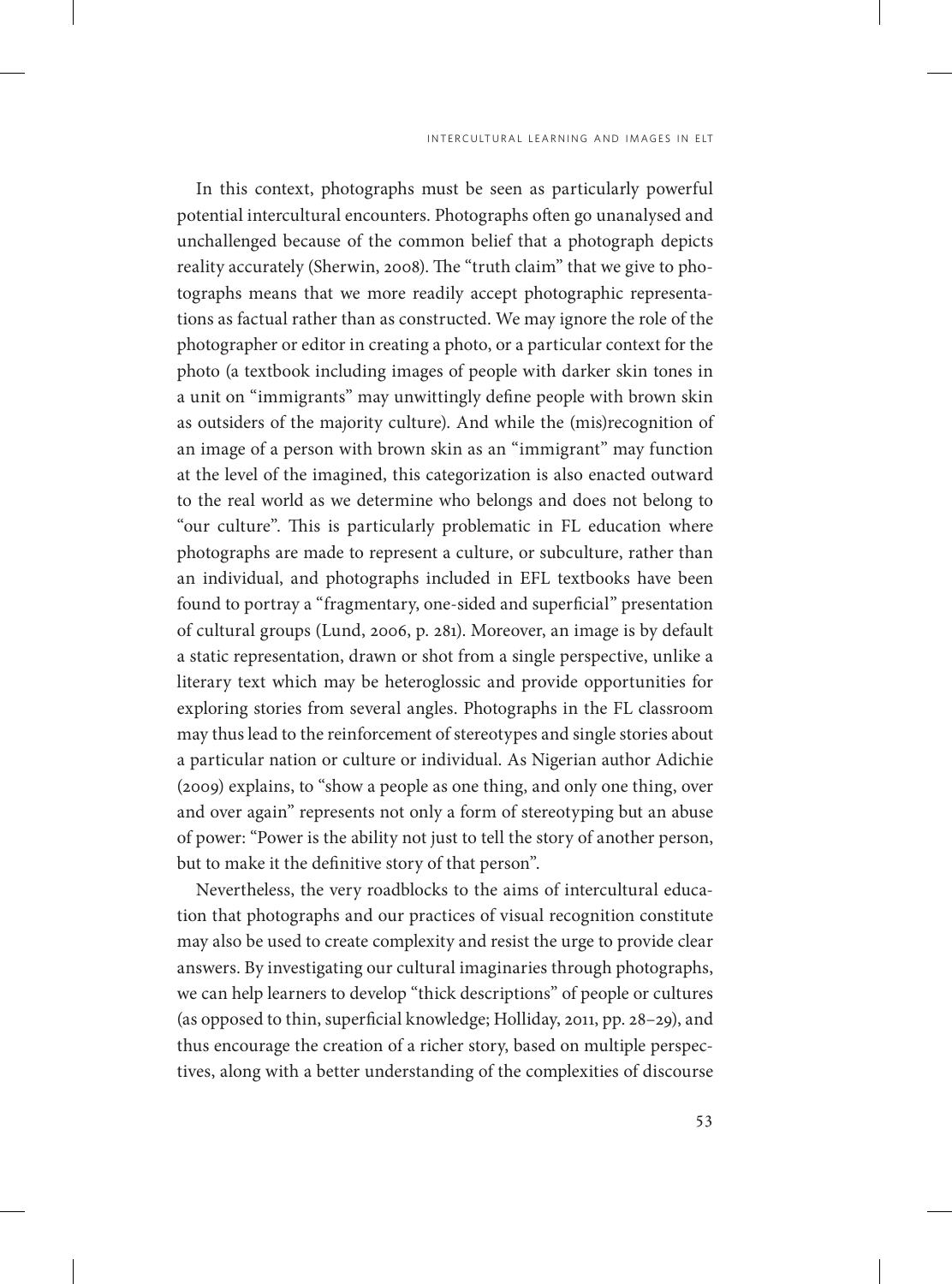and ideologies. Moreover, unlike a verbal text that requires comprehension of a specific language, photographs are immediately comprehensible to learners of all language levels. They are also easily accessible as a teaching tool: plentiful in textbooks and other EFL learning materials and within hand's reach on laptops and mobile phones. Photographs may thus be some of the best tools we have in the FL classroom for encouraging the type of intercultural learning that seeks to examine different perspectives while simultaneously helping us to challenge and reconsider our own.

In recent years, there has been an increased interest in the cultural significance of images within the field of FL research. This can be seen in the growing number of studies investigating images in EFL textbooks with a specific focus on culture (e.g., Brown & Habegger-Conti, 2017; Derakhshan, 2021; Weninger & Kiss, 2013). However, fewer studies have investigated how images are actually interpreted and engaged with in EFL settings, or how we can best engage with them to promote intercultural learning. The research that has been conducted supports the argument made above that learners use their existing knowledge, experiences, and imaginaries to make meaning from photographs when other context is missing (e.g., Brown, 2019; Kiss & Weninger, 2017). Likewise, instructional studies have pointed to the potential of engaging with images in the EFL classroom to encourage empathy, perspective taking, and cultural awareness (Heggernes, 2019; Lindner & Garcia, 2014; Yeom, 2019); to gain awareness of one's own and other's perspectives (Yeom, 2019); and to modify previous stereotypes (Forsman, 2010). Importantly, however, the studies all point to the significance of facilitating in-depth engagement with the images to reach these aims, for example through structured questions (Lindner & Garcia, 2014), questions which encourage reflection on stereotypes more generally (Forsman, 2010), or allowing learners to co-construct meaning by letting them explore possible answers themselves through asking open questions (Brown, 2022; Heggernes, 2019). Building on this research, as well as the theoretical framework presented above, we will in the following propose and discuss some general principles and three specific classroom activities which can be utilized in the EFL classroom when working with photographs to promote intercultural learning.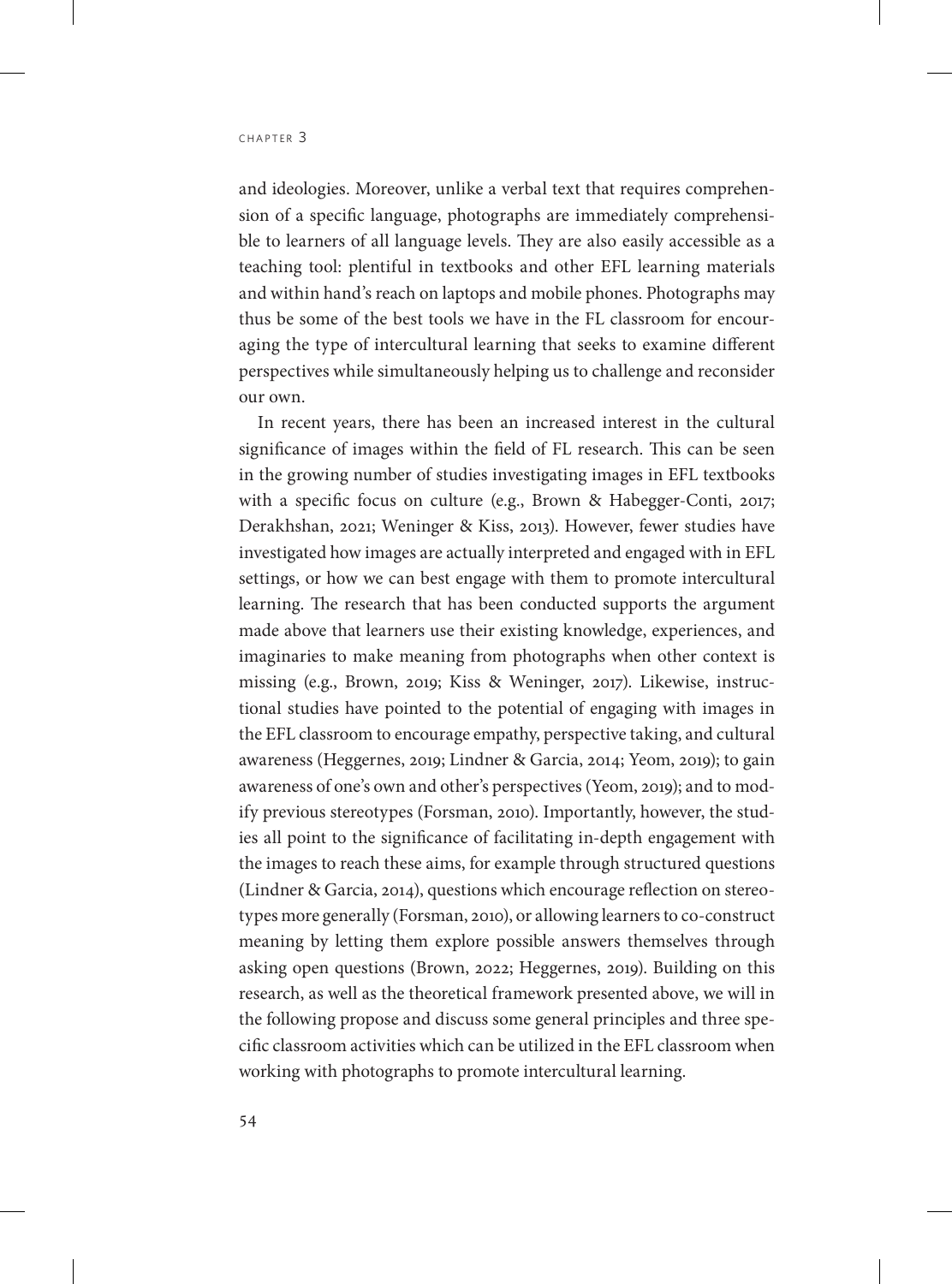# **General principles and specific classroom activities**

The general principles we will suggest here are grounded in Freire's (1970/1993) problem-posing model of education, which was proposed as a counterpart to the traditional "banking" model of education. In the banking model of education, teachers are seen as keepers of knowledge, which can then be transmitted to the learners who will passively receive, memorize, and repeat it. Classroom discourse will focus on reporting on what is already known, i.e., recalling and displaying assigned information (Nystrand et al., 2003). In the problem-posing model of education, on the other hand, teachers and learners explore, learn, and solve problems together through critical dialogue. Rather than asking questions which aim to elicit pre-defined answers, teachers pose open questions and allow the dialogue to develop from the learners' contributions. Although originally situated within the field of critical pedagogy, we believe that this approach to education is aligned with the aims of intercultural learning in several ways.

Firstly, if, as we have suggested here, culture is viewed as multifaceted, dynamic, and diverse, then it follows that any attempts at addressing culture in the classroom, whether through photographs or otherwise, must aim to disrupt rather than reinforce reductive imaginaries surrounding cultural groups. As such, the creation of complexity is an important aim in itself. One way to create such complexity is through dialogue, as dialogue can prompt learners to "examine issues from different angles, broaden their views, and deepen their understanding of the text, and, by extension, the world around them" (Abednia, 2015, p. 84). However, this type of dialogue cannot be created through asking questions which aim to elicit pre-defined answers, as these types of questions have the effect of restricting rather than encouraging classroom dialogues. As such, an important principle for creating complexity through classroom dialogue is to pose authentic questions; that is, questions which are asked without a predefined answer in mind and which allow for a range of responses.

Secondly, if intercultural learning aims to be transformative, then the *process* of learning is as important as the outcome. When teachers ask closed questions with pre-defined answers in mind, the focus is on the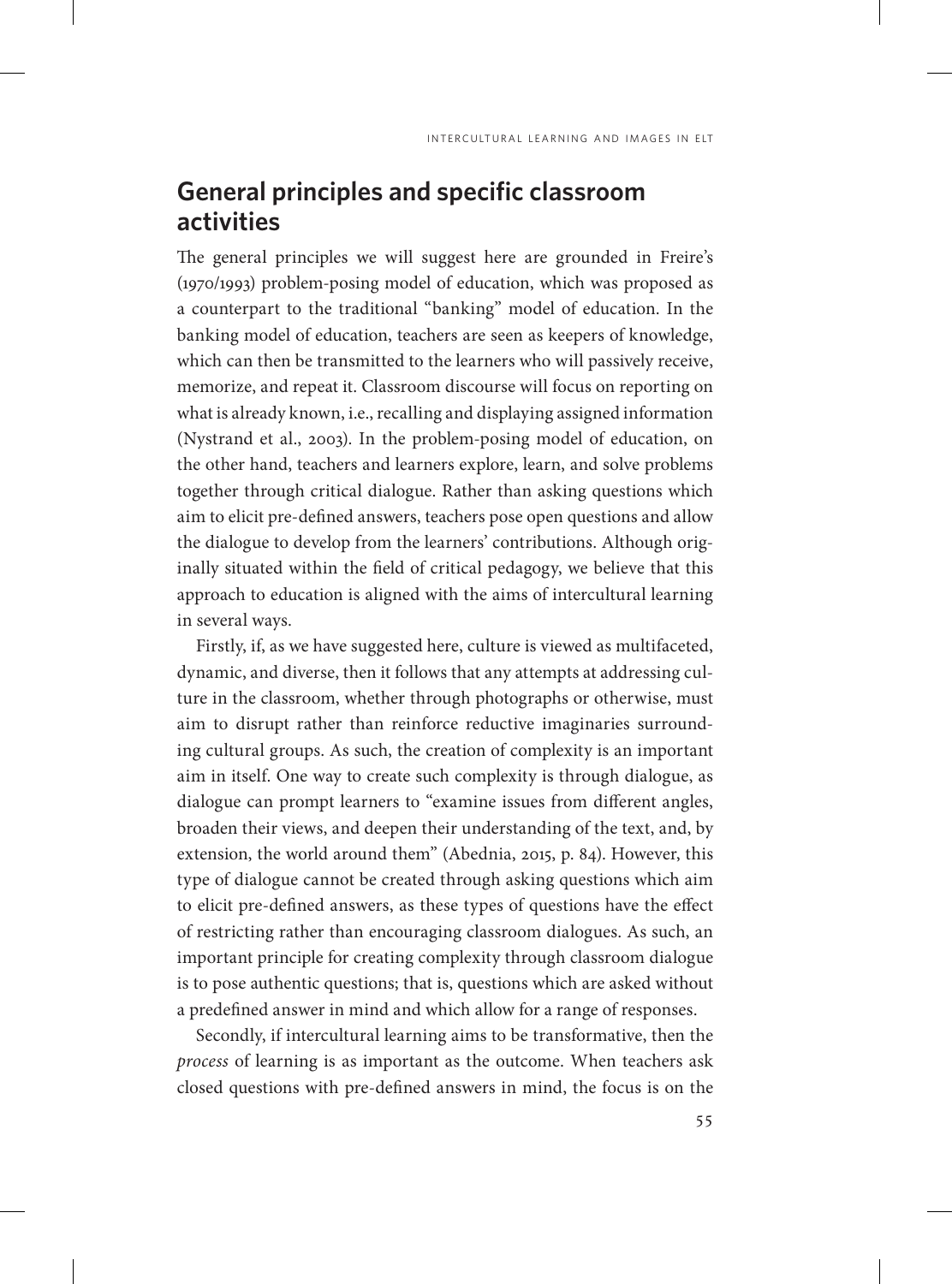answer and the process is overlooked. By engaging in authentic dialogue in which learner contributions are considered important and valuable, learners are seen as agents capable of creating meaning, rather than just receiving it. As such, through this process they can engage in real learning and real transformation (Freire, 1970/1993) initiated partly by themselves. A second important principle is therefore that the teacher allows the learners space and time to work through problems and co-construct new understandings together. To achieve this, teachers need to be keenly aware of their own position of power in the classroom and avoid guiding the learners towards specific ideological positions (McConachy, 2018). In addition to asking authentic questions, this also entails withholding evaluative statements, both positive and negative, and resisting the urge to provide answers (Brown, 2022; Heggernes, 2019).

Furthermore, as outlined previously, intercultural learning is personal and transformative, and classroom activities should therefore allow for tension and discomfort as learners and teachers engage in exploring opposing feelings and beliefs and in challenging their own. When teachers invite learners to bring their own experiences, beliefs, and feelings into the classroom dialogue, they are also asking them to expose themselves – to become vulnerable to the comments and judgements of their peers and teachers. The types of topics dealt with in relation to cultural beliefs and imaginaries are often very sensitive in nature and may lead to conflicts between groups of learners in the classroom (Granville, 2003). A third principle is therefore to actively create a classroom environment for dialogue; an environment in which disagreements are encouraged, but within a framework which is recognized by mutual respect and trust between learners and between learners and teachers alike. This includes making the aims and rules of classroom dialogue explicit, e.g., openness, humility, respect for difference of opinion, and scaffolding the process by providing continuous feedback and advice on how to be a good listener, e.g., by providing eye-contact and paying attention to the responses by their peers (Abednia, 2015).

We suggest that these principles should underpin any activity and discussion which aims to encourage intercultural learning. That is, to encourage intercultural learning which is aimed at creating complexity in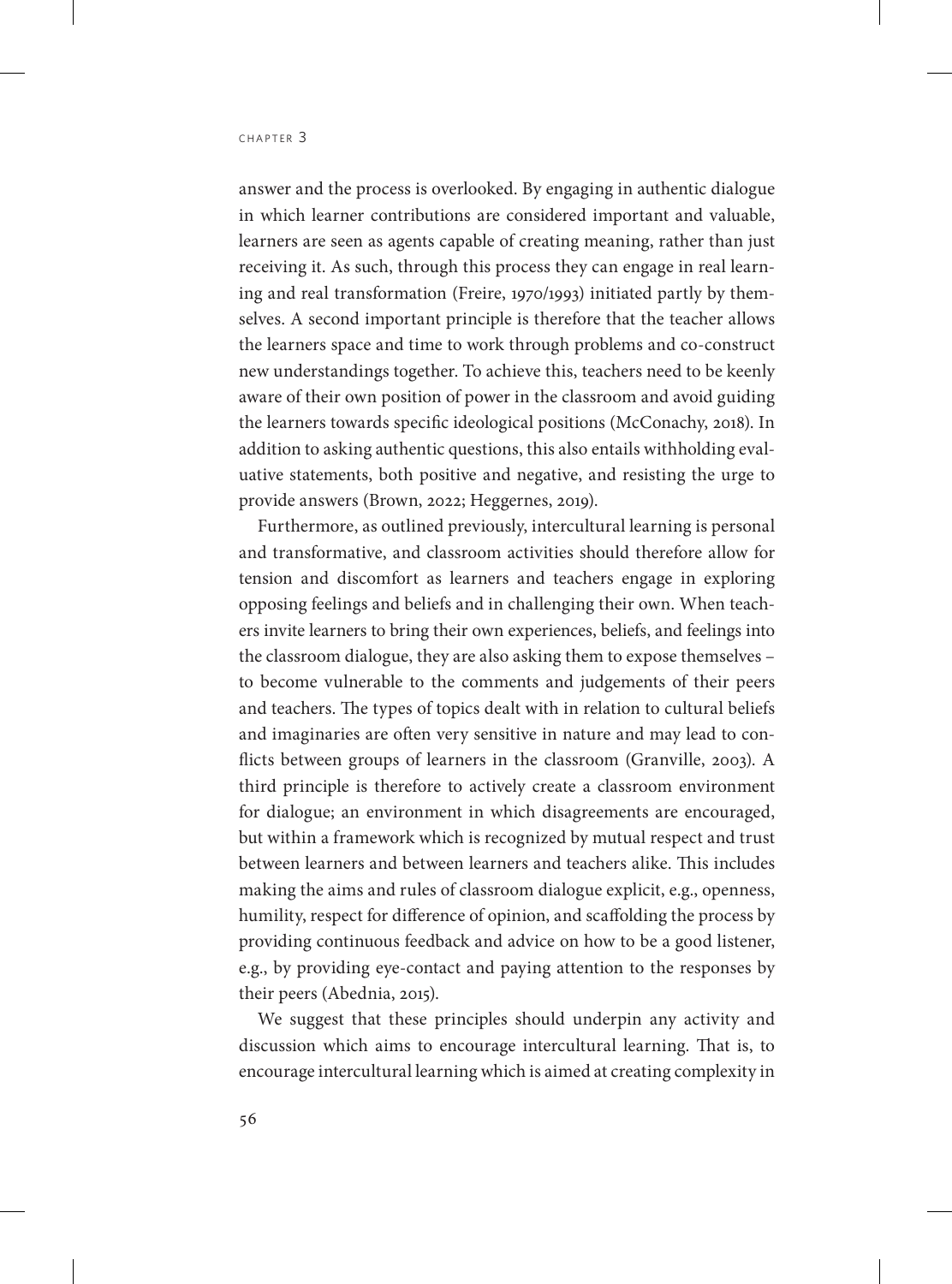the learners' understandings, rather than a divide between our culture / their culture, and which is transformative and personal, rather than merely academic, teachers should aim to 1) engage in dialogue *with* the learners, 2) allow learners to take a lead in the common co-construction of complexity, and 3) facilitate an environment where learners feel free to be vulnerable and to respectfully disagree with each other. In the following, we will propose a set of three specific activities which utilize photographs as a starting point for such dialogues and then discuss these in relation to their affordances for intercultural learning within the EFL classroom. Our experiences with these activities in both upper-secondary and university classrooms provide the basis for our discussion and reflections. However, we believe that with some adaptations, these activities can also be used in lower secondary and primary school classrooms.

# **Reflecting on and challenging imaginaries through photographs**

As argued previously, imaginaries develop and are reinforced as people interact with their environments, whether in real life or mediated through various media, and these imaginaries are often activated visually. While imaginaries are unavoidable, or perhaps because they are, it is important to facilitate an increased awareness and critical reflections on these in order to promote intercultural learning. With the following activities these imaginaries can be activated, challenged and/or expanded through the use of photographs in the EFL classroom. The activities were selected based on our classroom experiences with them, in teacher education and/or as part of a PhD research project conducted in an upper secondary school (Brown, 2021), as being particularly useful for moving the focus away from the "other" as a separate entity, and towards oneself in relation to others.

## Activity I – Blindfold task

The first activity, which we have named "Blindfold task", is inspired by Vasquez et al. (2013) and involves the learners in making guesses about what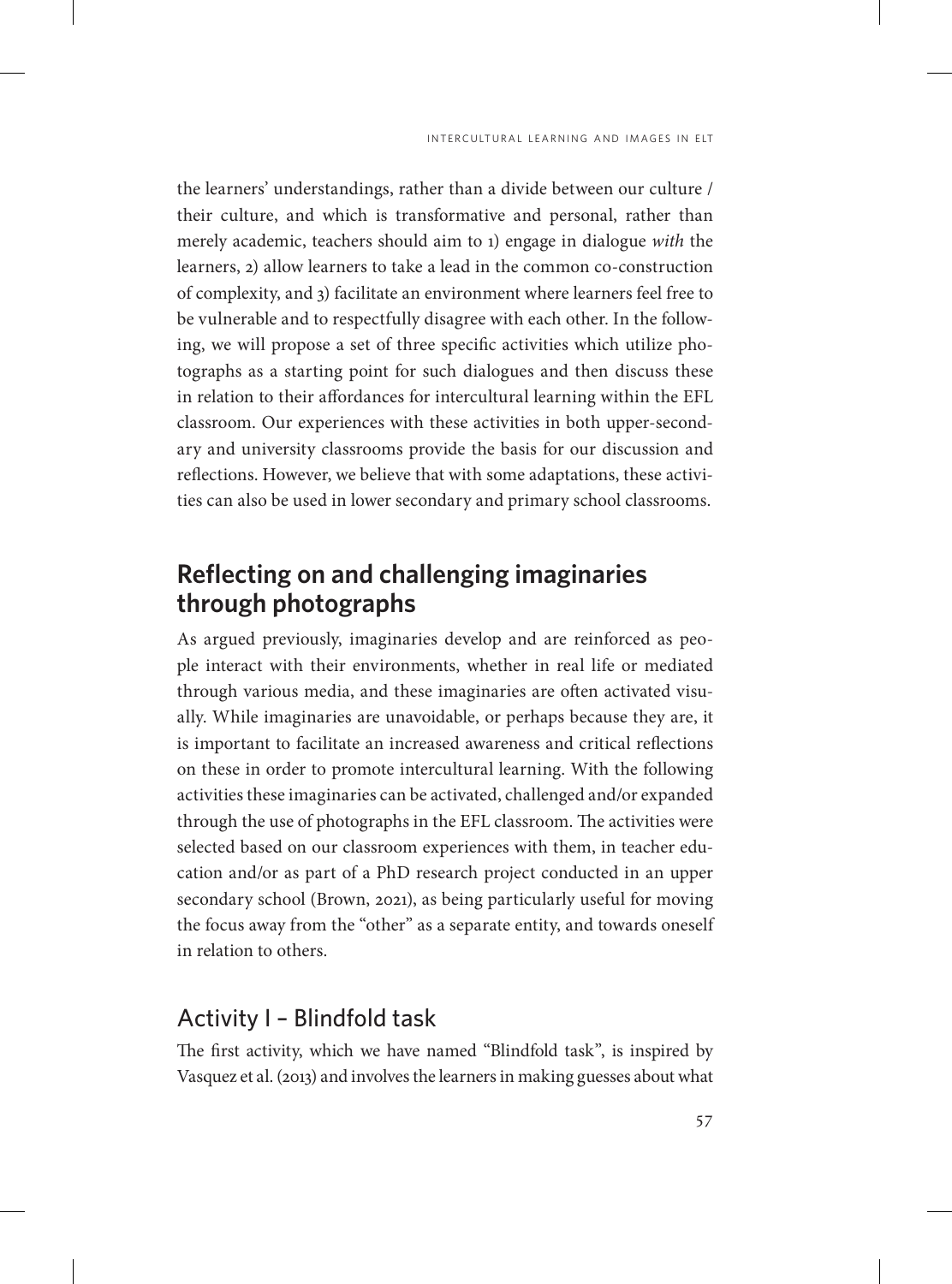a photograph of a specific group of people might look like and, following this, reflecting on the sources of these assumptions in classroom discussions. Depending on the level of engagement in the follow-up dialogue, the activity may take between 10–20 minutes. The activity does not require any pre-knowledge on the part of the learners and may in fact be best suited at the start of a teaching unit on a specific cultural group as a way of activating the learners' prior knowledge. The aims of the activity are for the learners to 1) develop their awareness of their own imaginaries, i.e., self-awareness, and 2) challenge these imaginaries and reflect on their origins.

In preparation for the activity, the teacher should find a photograph depicting people from a cultural group that they want to focus on. The photograph should break with common imaginaries about the group in one or more ways (for example, the photo could depict an older Native American man dressed in a business suit in a city setting). It is advantageous if the specific cultural group is one that the learners are likely to be familiar with through various media as the activity will work best if the learners have rich imaginaries about the group. The grouping can be defined either broadly (e.g., Native Americans, African Americans, immigrants) or more narrowly (e.g., "thugs", politicians).

The activity is conducted in two stages in a full-class setting. During the first stage, the teacher tells the learners that they will show them a photograph depicting the chosen cultural group. For the sake of simplicity, we will in the following use "Native Americans" as the chosen group. It is important that the photograph remains hidden at this point, but the teacher can provide some contextual information (e.g., that it is a group of Native Americans). The teacher then asks the learners to imagine what the photograph will look like. To scaffold this imaginative process, a list of questions can be displayed for the learners, focusing their attention on different aspects of their imaginaries. The questions could for example be:

- 1. What are the ages of the people in the photograph?
- 2. What are they wearing?
- 3. What are they doing?
- 4. Where will they be?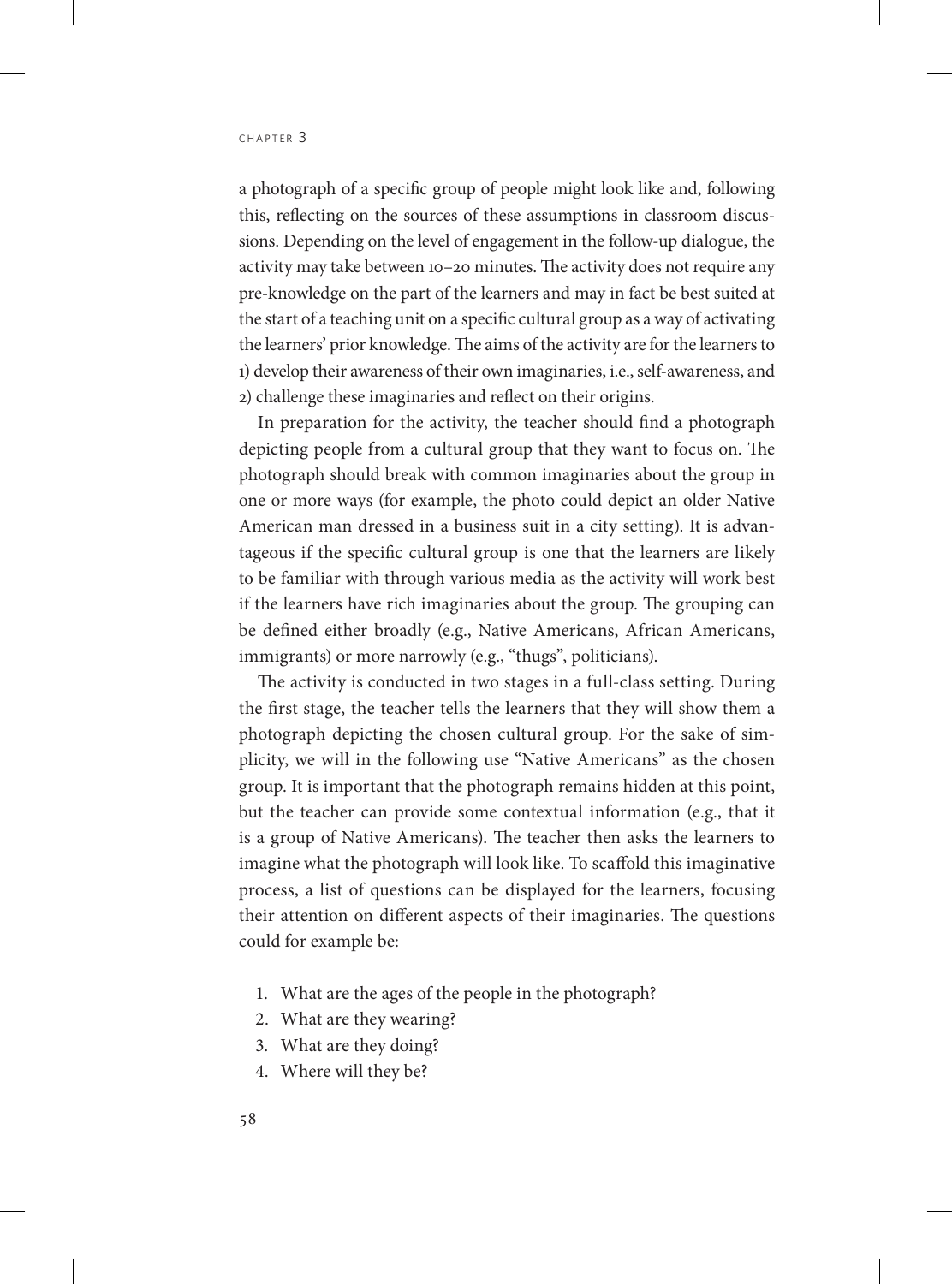- 5. What other things might we see in this photograph (items/buildings/surroundings)?
- 6. What type of colours will the photograph have?

The learners should be given 2–3 minutes to imagine the photograph and note down their thoughts, individually or in pairs. Following this, the learners are invited to share their thinking in a full-class discussion, and the teacher may write down the ideas that come up to create a visual representation of the class's joint imaginaries. Once the sharing of ideas is over, the learners can be asked to reflect on why these were the ideas that came to mind, thus starting to address the second aim related to reflecting on the origins of their imaginaries.

Following this, the second stage of the activity is initiated by showing the photograph to the learners. It can be advantageous if this is displayed on a big screen so that everyone gets time to look at it in some detail. After giving the learners a minute to read the image, the teacher initiates a discussion on whether or not their imagined photograph conformed with the actual photograph, and if so, in what ways it was similar or different. Frequently, this part of the activity will contain an element of surprise for the learners if the photograph is sufficiently different from what they are accustomed to seeing. Regardless of whether it did or did not conform with the learners' imaginaries, however, the reflections on the similarities and differences between the imagined and real photograph can form a powerful basis for a discussion on why this was or was not the case. In this way, the learners can jointly reflect on their own imaginaries and the effects of these, as well as their origin, which in turn promotes self-awareness.

#### Activity II – Which country is this a photo of and why?

Activities that point to our knowledge about other cultures as "a common imagining" (Kramsch, 1998, p. 19) can help learners to recognize that culture is a social construction, not an actual entity that exists. With this in mind, the second activity for exploring imaginaries with photographs is called "Which country is this a photo of and why?". It has been adapted from the Reading International Solidarity Centre's (RISC) online toolkit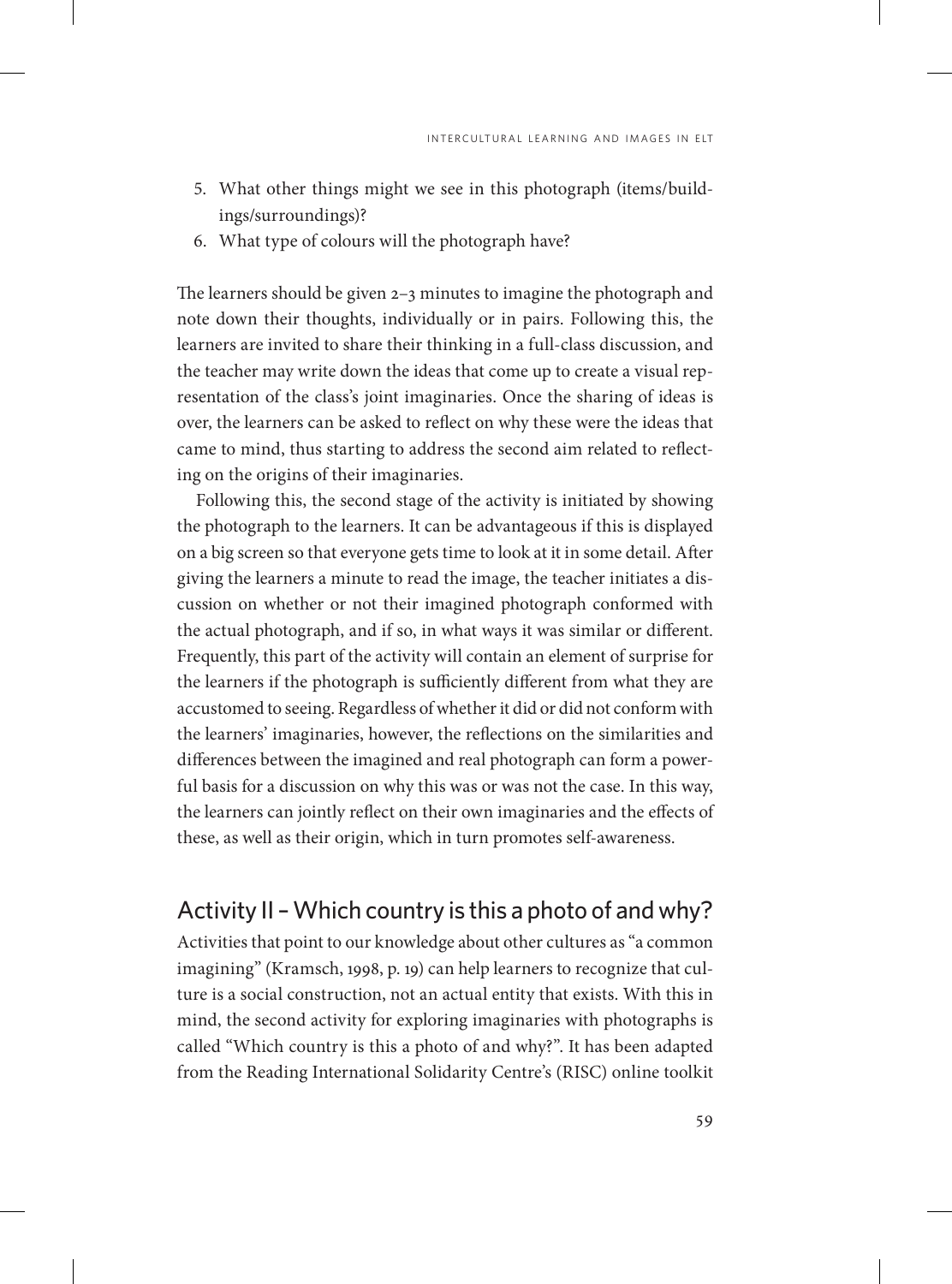#### $CHAPTER<sub>3</sub>$

for challenging stereotypes, "Brazil or UK?". The activity asks learners to guess whether the people represented in the photographs live in Brazil, India, or the UK, and then to explain what in the photograph makes them think that. The activity is best run in small groups for about 10 minutes (or enough time to think, respond, and listen to what others in the group have to say). Another 15–20 minutes can be used afterwards for a classroom discussion and summary for a total of around 30 minutes. The main aims of the activity are 1) to explore our imaginaries of Brazil, India, and the UK; 2) to reflect on the sources of these imaginaries; and 3) to become more aware of diversity within cultures and nations.

In preparation for the activity, the teacher can use the 22 photographs available on the RISC toolkit website (risc.org.uk/toolkit) or find images from the internet that do not immediately look like the places they are (for example, the RISC toolkit uses an image of a child on Santa's lap from Brazil and a park filled with deer from India). The images can be downloaded from the website and photocopied so that each learner or group has a copy to work from, or they can be displayed on a screen. If time is limited, or to make the task slightly easier for younger learners, the teacher may want to choose a smaller selection of photographs.

At the beginning of the activity, the teacher should explain that the main goal is not getting the right answer; rather, what is most important is what the learners think and why they think this. The learners should first be asked to look at the images individually and decide on the countries that the photographs are from. The learners should then be divided into groups (4–5) where they share their answers and explain to each other why they chose as they did. (In our experience the learners are still very interested in who guessed correctly, but this initial excitement did not detract from eventually discussing their imaginaries about the UK, Brazil, and India.)

The groups will then share their responses in a full-class setting with their teachers. The teacher can help to encourage the 'why' part of the discussion. If, for example, learners chose the photograph of the deer as coming from the UK, the teacher can ask: What makes this look like the UK? Where do our ideas about what the UK looks like come from? Why did not you choose India for the deer photo?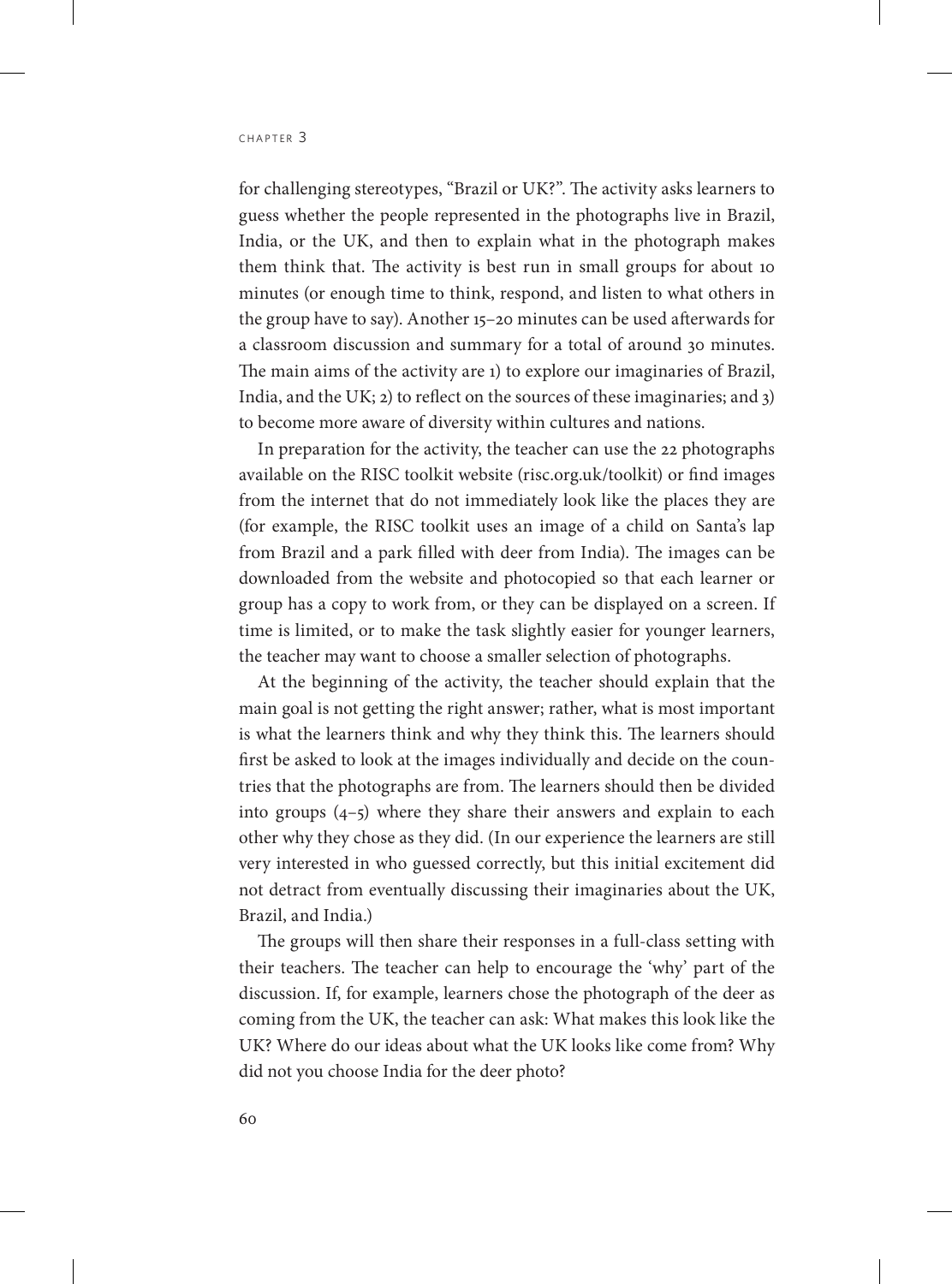Depending on the age level and ability for critical thinking, the teacher may simply summarize the lesson in terms of "how we imagine India / the UK / Brazil to be" versus how we usually see it depicted, or, with more mature students, ask the learners to think about why we need or want to imagine these countries this way, and how these imaginaries help us define ourselves. (For example, the fact that we think of India as having only elephants and tigers, may help us to define our own culture as "normal" and the culture of India as "exotic", or very different from ours.)

# Activity III – Exploring the single story: Cultural belonging and individual identity

So far, the activities have been focused on activating the learners' imaginaries and promoting self-awareness. The final activity presented here builds on this but extends the focus to creating complexity in the learners' understanding of themselves and others by helping them 1) to challenge the existence of any one "truth" about a culture, also within their own community; 2) to seek out and create multiple, and thus more complex, stories about a culture; and 3) to reflect on single stories in their own culture and the extent to which they feel that cultural imaginings are important to an individual's identity. This activity should be given at least 30–45 minutes so that learners have sufficient time to think and reflect.

To prepare for the activity, the teacher should find a photograph from the internet that contains strong cultural associations for the country in which they are teaching. (In Norway, for example, this might be a photograph of snowy mountains with skiers, a photo of a sweater knitted in a traditional pattern, or a photo of someone wearing a *bunad*, the Norwegian national costume).

At the start of the activity, the teacher shows the learners the photograph and asks them to write down the first 2–3 things that come to mind when they see this photograph. Their associations can then be shared with the class and written down by the teacher on either the blackboard or a similar visual tool. This visual representation of the class's association can then work as support during the ensuing discussion in which the class will come up with a single story that the photo tells (for example, "Norwegians ski").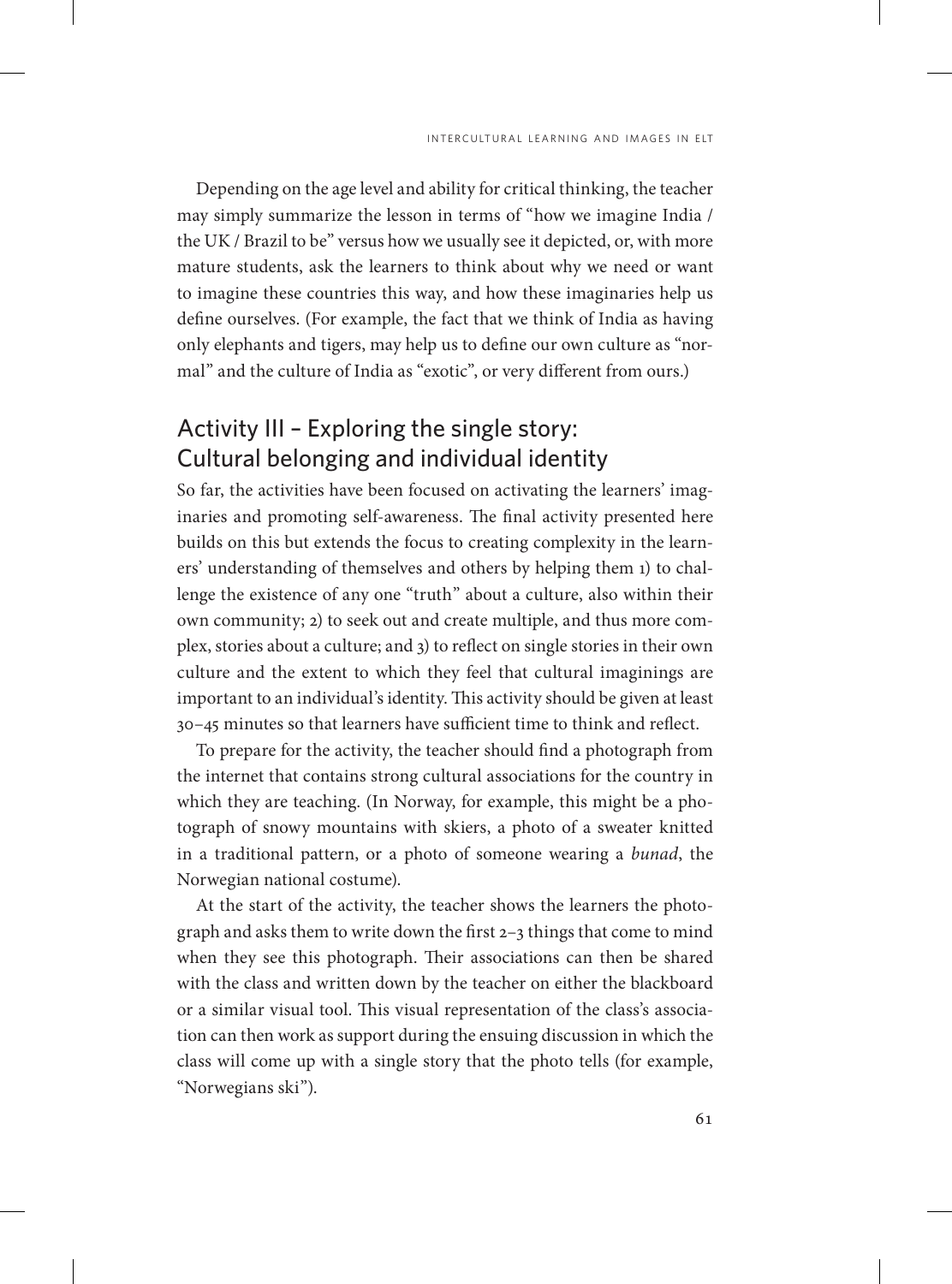$CHAPTER<sub>3</sub>$ 

In the second stage of the activity, students should discuss the following in small groups  $(4-5)$ :

- 1. Where do you think this story about Norwegians comes from?
- 2. Is it still an important story to use when describing Norwegian culture today?
- 3. To what extent do you feel that this story defines you?
- 4. What other stories could be told about Norwegians?

In the third and final stage of the activity, the teacher will ask the learners to perform their own search for images of a particular country (for example, "India") or a particular group of people (for example, "Irish" or "Native Americans"). In groups they should discuss the following:

- 1. What single stories about \_\_\_\_ do you find in the images on the internet?
- 2. Where do you think these stories come from?
- 3. What other stories can be told about these people / this country?

To conclude this activity, the teacher may initiate a discussion with the learners about the extent to which it might be helpful or harmful to create single stories about a nation's cultures, and the extent to which any group of people can agree on a single identity. Some questions to help learners consider different perspectives on identity and culture could be:

- 1. In what ways might it be helpful to create single stories about a nation's culture? In what ways might this be harmful?
- 2. Why might people choose to identify with a national culture?
- 3. Who is included and excluded by our stories about national cultures?

A possible follow-up activity, which could also be connected to a textbook unit on a particular country or culture, asks learners to actively search for additional images about that country or culture, and then create a digital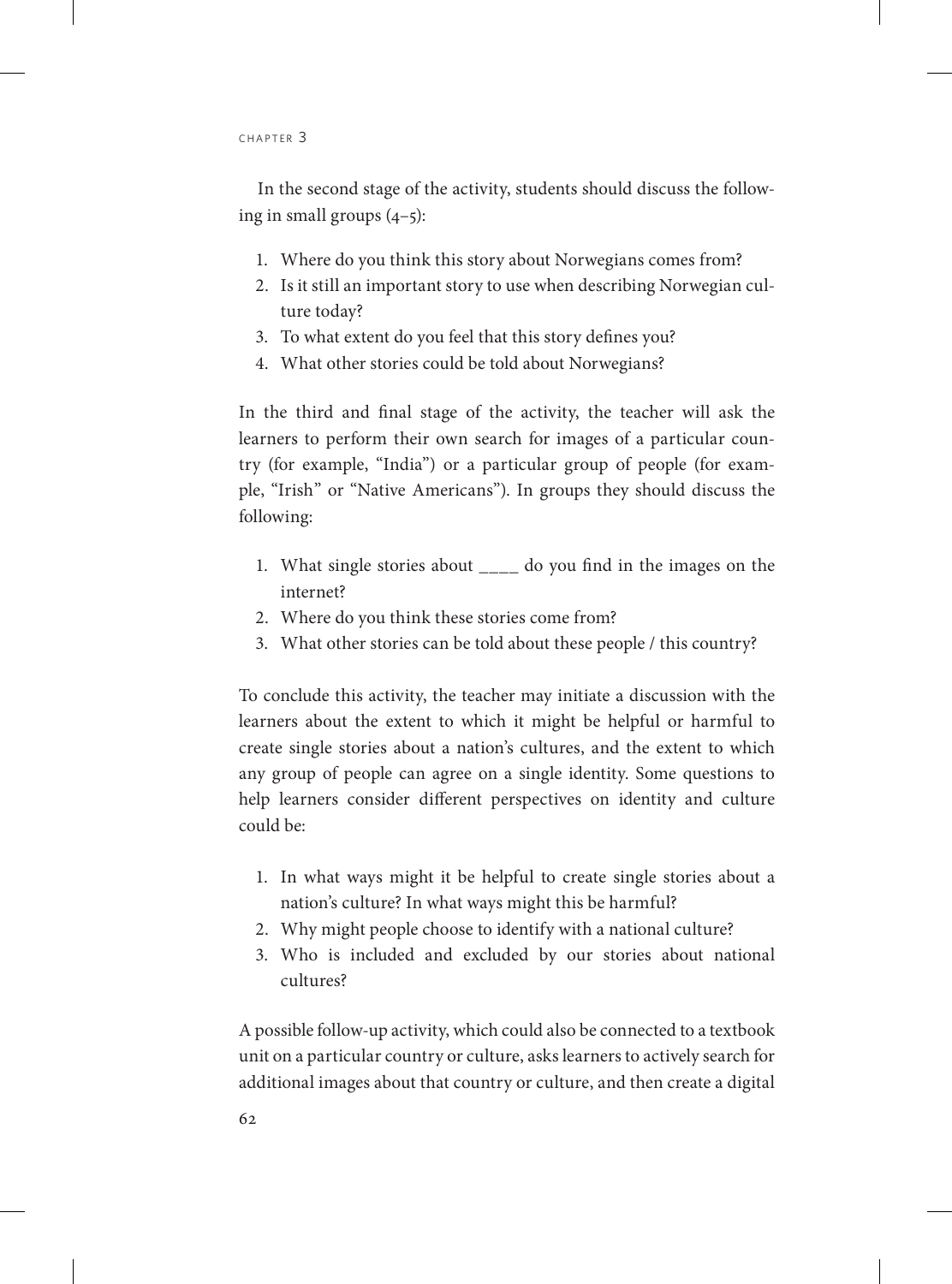montage (using free online tools like Google's Book Creator or Padlet) with the aim of showing multiple and differing, or even contradictory stories about a people or culture. In this way, the learners are encouraged to construct more complex understandings of the cultural group in question. With older learners, the teacher can also initiate a higher-level discussion about what the consequences of single stories might be for how we understand people as similar or different to ourselves.

## **Conclusions**

In this chapter, we have argued that some of the challenges in intercultural education can be addressed by focusing more attention on the "inter" of intercultural education; that is, the intricate, complex, and dynamic relationships between ourselves and various others. We have proposed that by approaching cultures as imaginaries – as assumptions, beliefs, and ideas we and others carry – the divide between our culture / their culture can be problematized. Furthermore, as these imaginaries are activated visually, we have suggested that photographs can be a powerful tool in the EFL classroom to initiate the type of reflective dialogues necessary for intercultural learning to be personal and transformational, and to aim for complexity and multiplicity.

Based on this, we have proposed some general principles as well as specific activities for how photographs can be used as prompts for reflective dialogues surrounding cultural imaginaries in the EFL classroom. While our experiences with these activities have been restricted to the upper-secondary and university level, we believe that given sufficient scaffolding (e.g., use of L1 vs. L2, simplification of the questions and dialogues) the activities can also be adapted for use in lower secondary and primary school classrooms. Additionally, we would like to point out that such activities do not need to be treated as one-off events. Rather, we suggest that the underlying principles and the types of questions presented here could strengthen an approach to intercultural learning and images in the ELT classroom more generally. Moreover, it can be advantageous to, for example, routinely discuss learners' imaginaries when encountering new photographs in textbooks or other media. Given the centrality of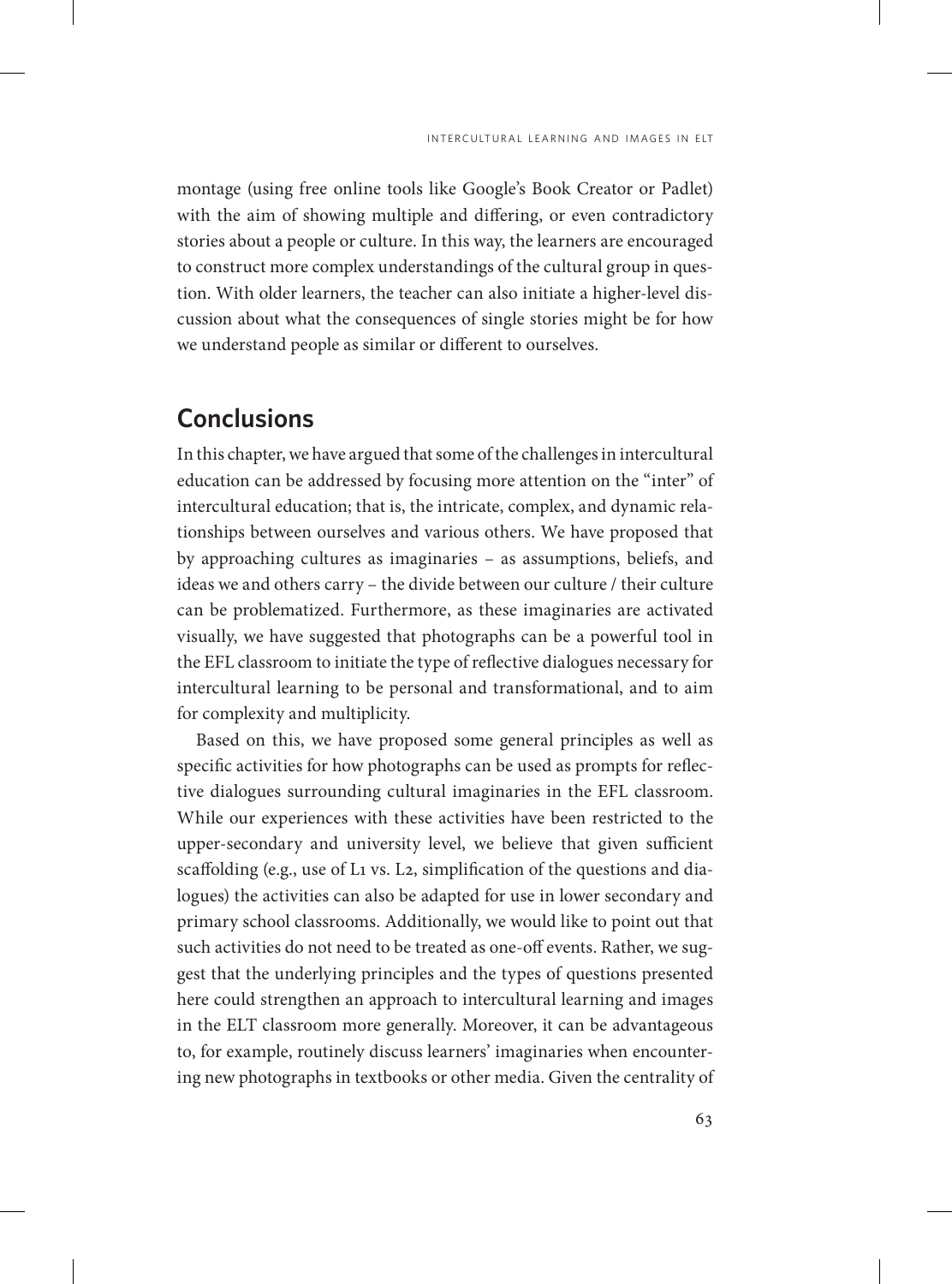images in today's society and their significant "role in shaping individual and collective attitudes, beliefs and identities" (Gil-Glazer, 2019, p. 68), we believe it is crucially important to see photographs not simply as illustrations but as intercultural encounters, and to analyse and discuss them through the lens of cultural imaginaries.

#### **References**

- Abednia, A. (2015). Practicing critical literacy in second language reading. *The International Journal of Critical Pedagogy*, *6*(2), 77–94.
- Adichie, C. N. (2009, July). *The danger of a single story* [Video]. TED Talks. [https://](https://www.ted.com/talks/chimamanda_ngozi_adichie_the_danger_of_a_single_story) [www.ted.com/talks/chimamanda\\_ngozi\\_adichie\\_the\\_danger\\_of\\_a\\_single\\_story](https://www.ted.com/talks/chimamanda_ngozi_adichie_the_danger_of_a_single_story)

Brown, C. W. (2022). Developing multiple perspectives with EFL learners through facilitated dialogue about images. *Critical Inquiry in Language Studies*. <https://doi.org/10.1080/15427587.2022.2030228>

Brown, C. W. (2021). *Critical visual literacy and intercultural learning in English foreign language classrooms: An exploratory case study* [Doctoral dissertation, University of Stavanger].<https://hdl.handle.net/11250/2789633>

- Brown, C. W. (2019). 'I don't want to be stereotypical, but…': Norwegian EFL learners' awareness of and willingness to challenge visual stereotypes. *Intercultural Communication Education, 2*(3), 120–141.
- Brown, C. W., & Habegger-Conti, J. (2017). Visual representations of indigenous cultures in Norwegian EFL textbooks. *Nordic Journal of Modern Language Methodology, 5*(1), 16–34.
- Brown, C. W., & Savić, M. (In review). Practicing critical visual literacy through redesign in ELT classrooms. Submitted to *ELT Journal*.
- Byram, M., Barrett, M., Ipgrave, J., Jackson, R., & Méndez García, M. C. (2009). Autobiography of intercultural encounters. Context, concepts and theories. [https://www.coe.int/t/dg4/autobiography/Source/AIE\\_en/AIE\\_context\\_](https://www.coe.int/t/dg4/autobiography/Source/AIE_en/AIE_context_concepts_and_theories_en.pdf) [concepts\\_and\\_theories\\_en.pdf](https://www.coe.int/t/dg4/autobiography/Source/AIE_en/AIE_context_concepts_and_theories_en.pdf)
- Crawford, L. M., & McLaren, P. (2003). A critical perspective on culture in the second language classroom. In D. Lange & M. Paige (Eds.), *Culture as the core: Perspectives on culture in second language learning* (pp. 127–157). Information Age Publishing.
- Derakhshan, A. (2021). 'Should textbook images be merely decorative?': Cultural representations in the Iranian EFL national textbook from the semiotic approach perspective. *Language Teaching Research*, 1–35. <https://doi.org/10.1177/1362168821992264>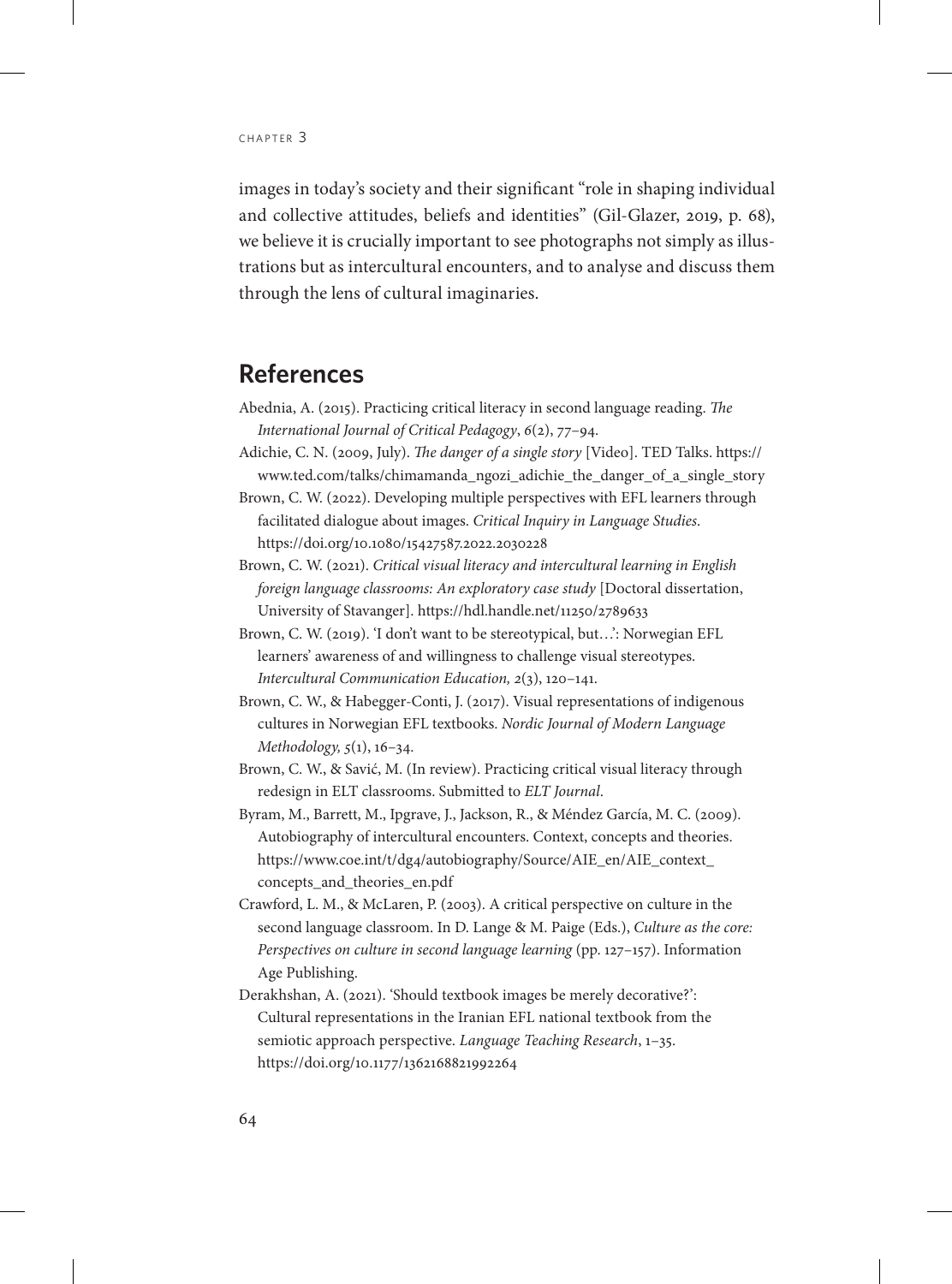- Dervin, F. (2015). *Interculturality in education: A theoretical and methodological toolbox.* Palgrave Macmillan Limited.
- Faas, D., Angelides, P., & Hajisoteriou, C. (2014). Intercultural education in Europe: Policies, practices and trends*. British Educational Research Journal 40*(2), 300–318. <https://doi.org/10.1002/berj.3080>
- Forsman, L. (2010). EFL education in the new millennium: Focus on the promotion of awareness of difference and diversity. *Scandinavian Journal of Educational Research, 54*(5), 501–517.<https://doi.org/10.1080/00313831.2010.508926>
- Freire, P. (1993). *Pedagogy of the oppressed*. Continuum. (Original work published 1970)
- Gil-Glazer, Y. (2019). 'Why did the photographer choose only dark-skinned kids?': Young students' reactions to Otherness in photographs. *International Journal of Education Through Art, 15*(3), 309–326.
- Gaonkar, D. (2002). Toward new imaginaries: An introduction. *Public Culture, 14*(1),  $1-19.$
- Grant, C. A., & Portera, A. (Eds.). (2011). *Intercultural and multicultural education: Enhancing global interconnectedness*. Routledge.
- Granville, S. (2003). Contests over meaning in a South African classroom: Introducing critical language awareness in a climate of social change and cultural diversity. *Language and Education, 17*(1), 1–20.
- Habegger-Conti, J. (2018). Transcultural literacy: Reading the 'other,' shifting aesthetic imaginaries. In L. Johannessen & M. Ledbetter (Eds.), *Emerging aesthetic imaginaries: Texts and images* (pp. 49–63). Rowman and Littlefield.
- Habegger-Conti, J. (2019). Reading the invisible in Marjane Satrapi's *Embroideries*. In A. Grønstad & Ø. Vågnes (Eds.), *Invisibility in visual and material culture* (pp. 149–164). Palgrave Macmillan.
- Habegger-Conti, J. (2021). 'Where am I in the text?': Standing with refugees in graphic narratives. *Children's Literature in English Language Education, 9*(2), 52–66.
- Heggernes, S. L. (2019). Opening a dialogic space: Intercultural learning through picturebooks. *Children's Literature in English Language Education, 7*(2), 37–60.
- Hoff, H. E. (2016). From 'intercultural speaker' to 'intercultural reader': A proposal to reconceptualize intercultural communicative competence through a focus on literary reading. In F. Dervin & Z. Gross (Eds.), *Intercultural competence in education: Alternative approaches for different times* (pp. 51–71). Palgrave Macmillan.
- Hoff, H. E., & Habegger-Conti, J. (Forthcoming). Film and the intercultural multimodal reader: Expanding intercultural literary literacy as a theoretical and pedagogical concept. Manuscript accepted for publication in *Intercultural Communication Education*.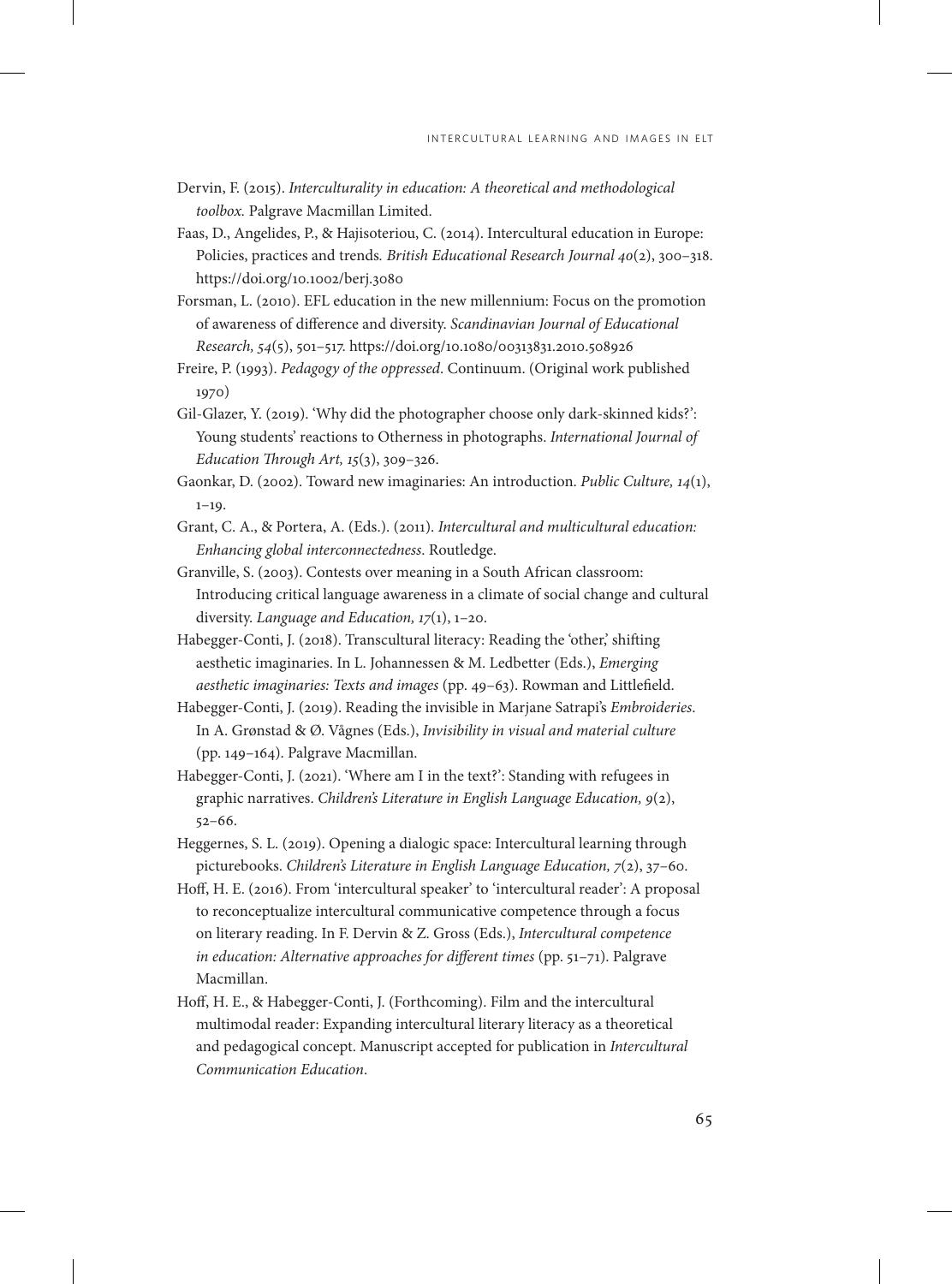Holliday, A. (2011). *Intercultural communication and ideology*. Sage Publications.

- Kearney, E. (2016). *Intercultural learning in modern language education: Expanding meaning-making potentials*. Multilingual Matters.
- Kiss, T., & Weninger, C. (2017). Cultural learning in the EFL classroom: The role of visuals. *ELT Journal, 71*(2), 186–196. <https://doi.org/10.1093/elt/ccw072>

Khanukaeva, A. (2020). In pursuit of intercultural competence: Exploring selfawareness of EFL pupils in a lower-secondary school in Norway. *Intercultural Communication Education*, *3*(3), 118–140.

Kramsch, C. (1995). The cultural component of language teaching. *Language, Culture and Curriculum, 8*(2), 83–92.

Kramsch, C. (1998). *Language and culture*. Oxford University Press.

- Lindner, R., & Garcia, M. d. C. M. (2014). The Autobiography of intercultural encounters through visual media: Exploring images of others in telecollaboration. *Language, Culture and Curriculum, 27*(3), 226–243. [https://doi.org/10.1080/07908](https://doi.org/10.1080/07908318.2014.977910) [318.2014.977910](https://doi.org/10.1080/07908318.2014.977910)
- Lippman, W. (2017). *Public opinion*. Routledge. (Original work published 1922) <https://doi.org/10.4324/9781315127736>
- Lund, R. (2008). Intercultural competence An aim for the teaching of English in Norway? *Acta Didactica Norge*, *2*(1), 1–36.
- Lund, R. (2006). *Questions of culture and context in English language textbooks: A study of textbooks for the teaching of English in Norway* [Doctoral dissertation, University of Bergen].<https://hdl.handle.net/1956/2421>
- McConachy, T. (2018). Critically engaging with cultural representations in foreign language textbooks. *Intercultural Education, 29*(1), 77–88.
- Ministry of Education and Research. (2018). *Retningslinjer for utforming av nasjonale og samiske læreplaner for fag i LK20 og LK20S* [Guidelines for the design of national and Sami subject curricula in LK20 and LK20S]. [https://www.regjeringen.no/contentassets/3d659278ae55449f9d8373fff5de4f65/](https://www.regjeringen.no/contentassets/3d659278ae55449f9d8373fff5de4f65/retningslinjer-for-utforming-av-nasjonale-og-samiske-lareplaner-for-fag-i-lk20-og-lk20s-fastsatt-av-kd.pdf) [retningslinjer-for-utforming-av-nasjonale-og-samiske-lareplaner-for-fag-i-lk20](https://www.regjeringen.no/contentassets/3d659278ae55449f9d8373fff5de4f65/retningslinjer-for-utforming-av-nasjonale-og-samiske-lareplaner-for-fag-i-lk20-og-lk20s-fastsatt-av-kd.pdf) [og-lk20s-fastsatt-av-kd.pdf](https://www.regjeringen.no/contentassets/3d659278ae55449f9d8373fff5de4f65/retningslinjer-for-utforming-av-nasjonale-og-samiske-lareplaner-for-fag-i-lk20-og-lk20s-fastsatt-av-kd.pdf)
- Norwegian Directorate for Education and Training. (2019). *Curriculum in English*. <https://data.udir.no/kl06/v201906/laereplaner-lk20/ENG01-04.pdf?lang=eng>
- Nystrand, M., Wu, L. L., Gamoran, A., Zeiser, S., & Long, D. A. (2003). Questions in time: Investigating the structure and dynamics of unfolding classroom discourse, *Discourse Processes, 35*(2), 135–198.
- Portera, A. (2011). Intercultural and multicultural education: Epistemological and semantic aspects. In C. A. Grant & A. Portera (Eds.), *Intercultural and multicultural education: Enhancing global interconnectedness* (pp. 12–30). Routledge.